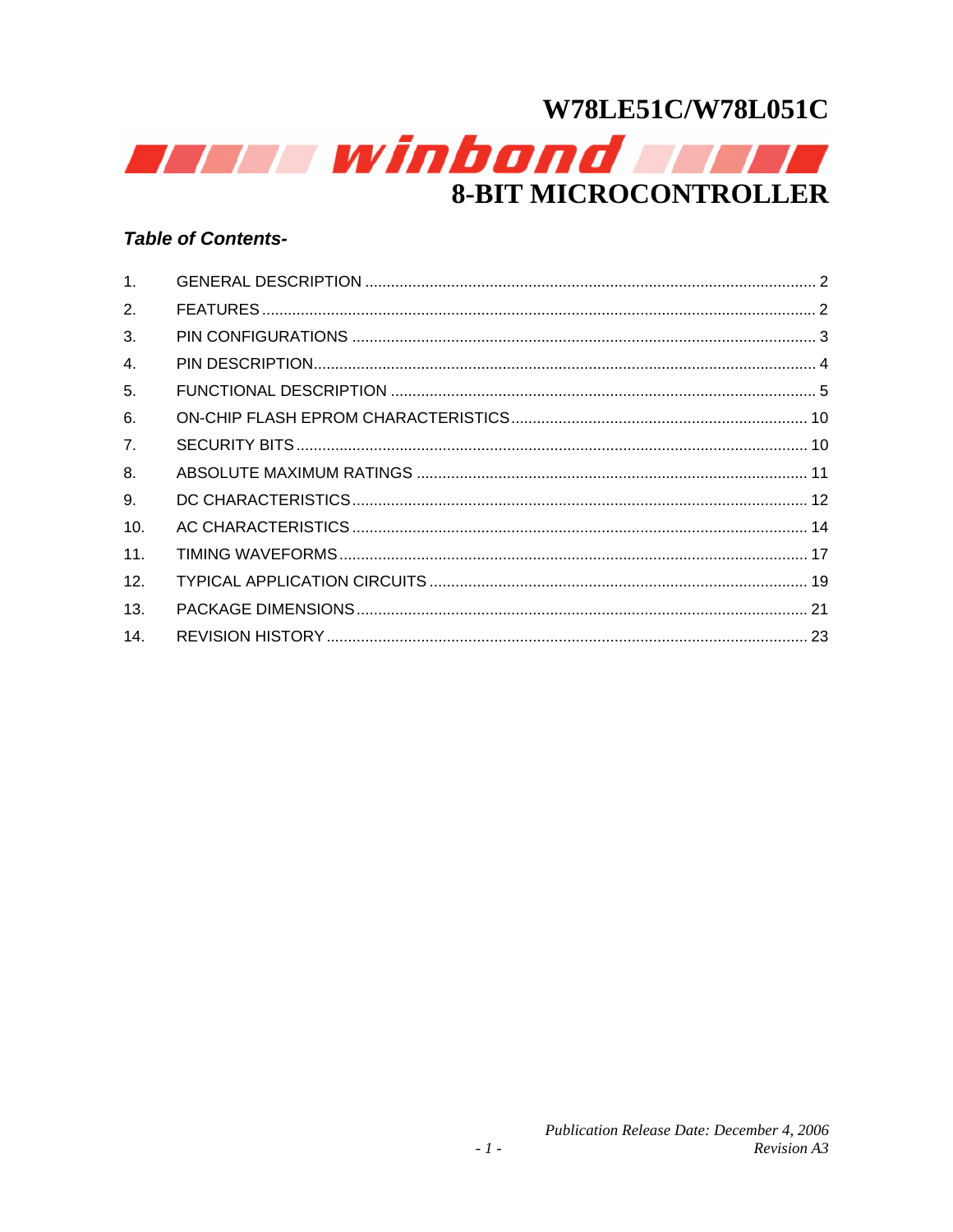# <span id="page-1-0"></span>**W78LE51C/W78L051C**  aan winbond and a

# **1. GENERAL DESCRIPTION**

The W78L051C is an 8-bit microcontroller which can accommodate a wide supply voltage range with low power consumption. The instruction set for the W78L051C is fully compatible with the standard 8051. The W78L051C contains an 4K bytes Flash EPROM; a 128 bytes RAM; four 8-bit bi-directional and bit-addressable I/O ports; an additional 4-bit I/O port P4; two 16-bit timer/counters; a hardware watchdog timer and a serial port. These peripherals are supported by seven sources two-level interrupt capability. To facilitate programming and verification, the Flash EPROM inside the W78L051C allows the program memory to be programmed and read electronically. Once the code is confirmed, the user can protect the code for security.

The W78L051C microcontroller has two power reduction modes, idle mode and power-down mode, both of which are software selectable. The idle mode turns off the processor clock but allows for continued peripheral operation. The power-down mode stops the crystal oscillator for minimum power consumption. The external clock can be stopped at any time and in any state without affecting the processor.

# **2. FEATURES**

- Fully static design 8-bit CMOS microcontroller
- Wide supply voltage of 2.4V to 5.5V
- 128 bytes of on-chip scratchpad RAM
- 4 KB electrically erasable/programmable Flash EPROM
- 64 KB program memory address space
- 64 KB data memory address space
- Four 8-bit bi-directional ports
- One extra 4-bit bit-addressable I/O port, additional  $\overline{\text{INT2}}$  /  $\overline{\text{INT3}}$ (available on 44-pin PLCC/QFP package)
- Two 16-bit timer/counters
- One full duplex serial port (UART)
- Watchdog Timer
- seven sources, two-level interrupt capability
- EMI reduction mode
- Built-in power management
- Code protection mechanism
- Packages:
	- − Lead Free (RoHS) DIP 40: W78L051C24DL
	- − Lead Free (RoHS) PLCC 44: W78L051C24PL
	- − Lead Free (RoHS) PQFP 44: W78L051C24FL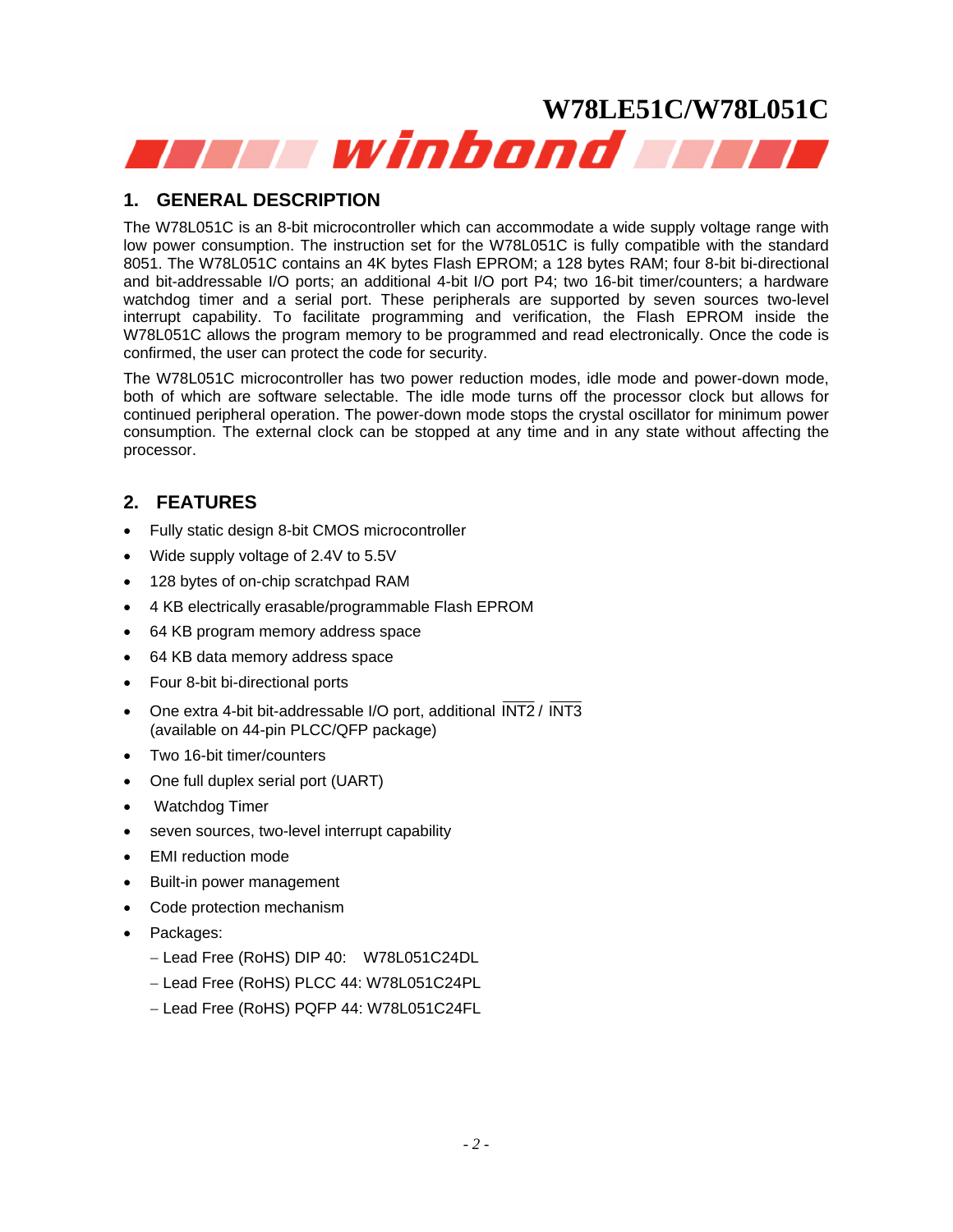<span id="page-2-0"></span>

# **3. PIN CONFIGURATIONS**

40-Pin DIP  $\begin{array}{|c|c|c|}\n\hline\n40 & D & \sqrt{D}D \\
39 & D & P0.0, AD0 \\
38 & D & P0.1, AD1 \\
37 & D & 90.2, AD2\n\end{array}$  $[0.1cm] \begin{tabular}{|c|c|c|c|} \hline \textbf{P1.0} & \textbf{C} & \textbf{I} \\ \hline \textbf{P1.1} & \textbf{P1.2} & \textbf{C} & \textbf{I} \\ \hline \textbf{P1.3} & \textbf{I} & \textbf{I} & \textbf{I} \\ \hline \textbf{P1.4} & \textbf{P1.5} & \textbf{C} & \textbf{I} & \textbf{I} \\ \hline \textbf{P1.6} & \textbf{P1.7} & \textbf{I} & \textbf{I} & \textbf{I} \\ \hline \textbf{P1.7}$  $37$  PD2, AD2<br>  $36$  PD3, AD3 33 D PDS, ADS<br>32 D PDS, ADS<br>32 D PD7, AD7<br>31 D EA  $\begin{array}{r} 31 \overline{\smash{\big)}\ } & \underline{\mbox{\textbf{A}}\ \textbf{E}} \\ 29 \overline{\smash{\big)}\ } & \underline{\mbox{\textbf{P}}\ \textbf{S}\ \textbf{E}} \\ 28 \overline{\smash{\big)}\ } & \underline{\mbox{\textbf{P}}\ \textbf{S}\ \textbf{E}} \\ 28 \overline{\smash{\big)}\ } & \underline{\mbox{\textbf{P}}\ \textbf{27}}\ \textbf{A} \\ 27 \overline{\smash{\big)}\ } & \underline{\mbox{\textbf{P}}\ \textbf{28}}\ \textbf{A} \\ 28 \overline{\smash{\big)}\ } &$ 24 D P23, At1 23 D P22, A10<br>22 D P2.1, A9<br>21 D P2.0, A8 44-Pin PLCC 44-Pin QFP  $\frac{1}{2}$  $\frac{1}{3}$  $\begin{array}{cccc}\nA & A & A \\
D & D & D \\
1 & 2 & 3\n\end{array}$  $\begin{smallmatrix} A\ D\ D \end{smallmatrix}$  $\begin{array}{cccc} A & A & A & A \\ D & D & D & D \\ 0 & 1 & 2 & 3 \end{array}$  $\frac{1}{3}$  $_{0}^{\mathrm{\dot{\mathsf{P}}}}$  $\begin{array}{cccccccccccccc} p & p & p & p & p & p & p & p & p & p & p \\ 1 & 1 & 1 & 1 & 1 & 4 & \vee & 0 & 0 & 0 & 0 \\ \hat 4 & \hat 3 & \hat 2 & \hat 1 & \hat 0 & \hat 2 & \hat 0 & \hat 0 & \hat 1 & \hat 2 & \hat 3 \end{array}$ Ò  $\hat{0}$  ,  $\hat{1}$  ,  $\hat{2}$  $\frac{1}{3}$ **AAAAAAAAAAA** <u>nnnnnnnnnn</u> <u>Н Н Н Н Н Н Н Н Н Н Н Н</u><br>44 43 42 41 403938 37 36 35 34<br>● 33  $\begin{array}{r} \begin{array}{r} \text{F15} \\ \text{F16} \end{array} \\ \begin{array}{r} \text{F16} \\ \text{F17} \end{array} \\ \begin{array}{r} \text{F16} \\ \text{F17} \end{array} \\ \begin{array}{r} \text{R17} \\ \text{R20} \end{array} \\ \begin{array}{r} \text{R21} \\ \text{R31} \end{array} \\ \begin{array}{r} \text{R31} \\ \text{N} \end{array} \\ \begin{array}{r} \text{R22} \\ \text{N} \end{array} \\ \begin{array}{r} \text{R32} \\ \text{N} \$  $5 \quad 4 \quad 3 \quad 2$  $\frac{1}{\bullet}$  44 43 42 41 40  $_{\rm 6}$  $\frac{1}{\sqrt{11}}$  PD.4, AD4  $P1.5 \nightharpoonup$  $1\bullet$  $\vert$  P0.4, AD4  $32$  $\frac{1}{2}$  P0.5, AD5<br>P0.6, AD6<br>P P0.7, AD7  $P1.6 \nightharpoonup 2$ 38  $100.6, A08$ <br> $100.7, A07$ <br> $100.7, A07$ <br> $100.7, A07$  $31$  $P1.7$   $\square$  $_{\rm 37}$ 3  $30\,$  $\begin{array}{c} 4 \\ 5 \end{array}$  $3\sqrt{6}$ <sub>RST 대</sub> DI III<br>DI P4.1<br>DI P4.1 RXD, P3.0 29 35 28  $\overline{D}$  P4.1 34 6 33  $TXD, P3.1 \rightleftharpoons$  $\overline{7}$  $27\,$  $\frac{1}{P}$   $\frac{1}{P$  **PSEN**<br> $P$  **P2.7, A15**  $\overline{\text{INTD}}$ , P3.2 8  ${\bf 26}$  $\Box$  PSEN 32  $\frac{\overline{\text{INT1}}}{\text{T0}, \text{P3.4}} \begin{array}{c}\n\overline{\text{LT}} \\
\overline{\text{T0}} \\
\end{array}$ 9 25  $\overline{1}$  P<sub>2.7</sub>, A<sub>15</sub>  $31$  $\frac{24}{23}$ 10  $\pm 0.6, A14$ 16  $5$  P<sub>2.6</sub>, A14<br> $5$  P<sub>2.5</sub>, A13 TO, P3.4  $\Box$  $\frac{30}{29}$  $11$  $17$  $T1, P3.5$  $\Box$  P2.5, A13  $T1, P35$ 12 13 14 15 16 17 18 19 20 21 22 18 19 20 21 22 23 24 25 26 27 28  $\begin{array}{c} \left\langle \right. \\ \left. \right. \\ \left. \right. \\ \left. \right. \\ \left. \right. \\ \left. \right. \\ \left. \right. \\ \left. \right. \\ \left. \right. \\ \left. \right. \\ \left. \right. \\ \left. \right. \\ \left. \right. \\ \left. \right. \\ \left. \right. \\ \left. \right. \\ \left. \right. \\ \left. \right. \\ \left. \right. \\ \left. \right. \\ \left. \right. \\ \left. \right. \\ \left. \right. \\ \left. \right. \\ \left. \right. \\ \left. \right. \\ \left. \right. \\ \left. \right. \\ \left. \right. \\ \left. \right. \\ \left$  $\begin{array}{cccccccccc} \mathbb{A} & \mathbb{A} & \mathbb{A} & \mathbb{A} & \mathbb{A} & \mathbb{A} \\ \mathbb{8} & 9 & 1 & 1 & 1 \\ & & 0 & 1 & 2 \end{array}$  $\begin{array}{c} \n\lambda \\
\gamma \\
R \\
R\n\end{array}$  $\begin{array}{cccccccccc} \dot{\mathbb{A}} & \dot{\mathbb{A}} & \dot{\mathbb{A}} & \dot{\mathbb{A}} & \dot{\mathbb{A}} \\ \mathbb{8} & 9 & 1 & 1 & 1 \\ \mathbb{8} & 9 & 1 & 1 & 2 \end{array}$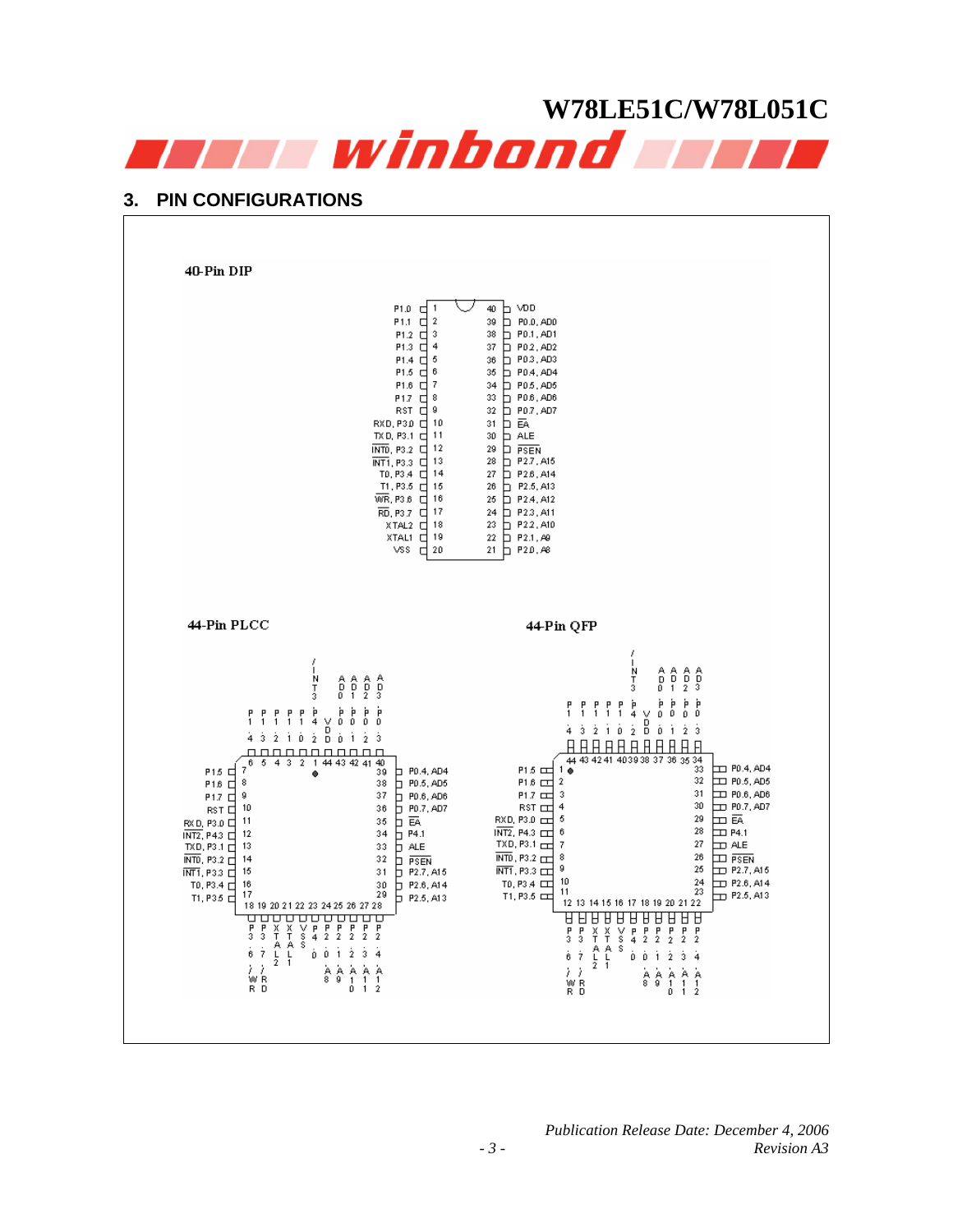# <span id="page-3-0"></span>**4. PIN DESCRIPTION**

| <b>SYMBOL</b>                      | <b>DESCRIPTIONS</b>                                                                                                                                                                                                                                                                                                                                                                                                                                                                                   |
|------------------------------------|-------------------------------------------------------------------------------------------------------------------------------------------------------------------------------------------------------------------------------------------------------------------------------------------------------------------------------------------------------------------------------------------------------------------------------------------------------------------------------------------------------|
| EA                                 | <b>EXTERNAL ACCESS ENABLE:</b> This pin forces the processor to execute out of<br>external ROM. It should be kept high to access internal ROM. The ROM address and<br>data will not be presented on the bus if $E\overline{A}$ pin is high and the program counter is<br>within on-chip ROM area.                                                                                                                                                                                                     |
| PSEN                               | <b>PROGRAM STORE ENABLE: PSEN enables the external ROM data onto the Port 0</b><br>address/ data bus during fetch and MOVC operations. When internal ROM access is<br>performed, no PSEN strobe signal outputs from this pin.                                                                                                                                                                                                                                                                         |
| <b>ALE</b>                         | ADDRESS LATCH ENABLE: ALE is used to enable the address latch that separates<br>the address from the data on Port 0.                                                                                                                                                                                                                                                                                                                                                                                  |
| <b>RST</b>                         | <b>RESET:</b> A high on this pin for two machine cycles while the oscillator is running resets<br>the device.                                                                                                                                                                                                                                                                                                                                                                                         |
| XTAL1                              | CRYSTAL1: This is the crystal oscillator input. This pin may be driven by an external<br>clock.                                                                                                                                                                                                                                                                                                                                                                                                       |
| XTAL <sub>2</sub>                  | <b>CRYSTAL2:</b> This is the crystal oscillator output. It is the inversion of XTAL1.                                                                                                                                                                                                                                                                                                                                                                                                                 |
| <b>Vss</b>                         | <b>GROUND:</b> Ground potential                                                                                                                                                                                                                                                                                                                                                                                                                                                                       |
| <b>VDD</b>                         | <b>POWER SUPPLY:</b> Supply voltage for operation.                                                                                                                                                                                                                                                                                                                                                                                                                                                    |
| P0.0-P0.7                          | PORT 0: Port 0 is a bi-directional I/O port which also provides a multiplexed low order<br>address/data bus during accesses to external memory. The Port 0 is also an open-<br>drain port and external pull-ups need to be connected while in programming.                                                                                                                                                                                                                                            |
| P <sub>1.0</sub> -P <sub>1.7</sub> | <b>PORT 1:</b> Port 1 is a bi-directional I/O port with internal pull-ups. The bits have alternate<br>functions which are described below:<br>T2(P1.0): Timer/Counter 2 external count input<br>T2EX(P1.1): Timer/Counter 2 Reload/Capture control                                                                                                                                                                                                                                                    |
| P2.0-P2.7                          | <b>PORT 2:</b> Port 2 is a bi-directional I/O port with internal pull-ups. This port also provides<br>the upper address bits for accesses to external memory.                                                                                                                                                                                                                                                                                                                                         |
| P3.0-P3.7                          | PORT 3: Port 3 is a bi-directional I/O port with internal pull-ups. All bits have alternate<br>functions, which are described below:<br>RXD(P3.0) : Serial Port receiver input<br>TXD(P3.1) : Serial Port transmitter output<br>$\overline{\text{INT0}}$ (P3.2) : External Interrupt 0<br>INT1(P3.3): External Interrupt 1<br>T0(P3.4) : Timer 0 External Input<br>T1(P3.5) : Timer 1 External Input<br>WR (P3.6) : External Data Memory Write Strobe<br>RD (P3.7) : External Data Memory Read Strobe |
| $P4.0 - P4.3$                      | PORT 4: Another bit-addressable bidirectional I/O port P4. P4.3 and P4.2 are alternative<br>function pins. It can be used as general I/O port or external interrupt input sources<br>$(\overline{\text{INT2}} / \overline{\text{INT3}})$ .                                                                                                                                                                                                                                                            |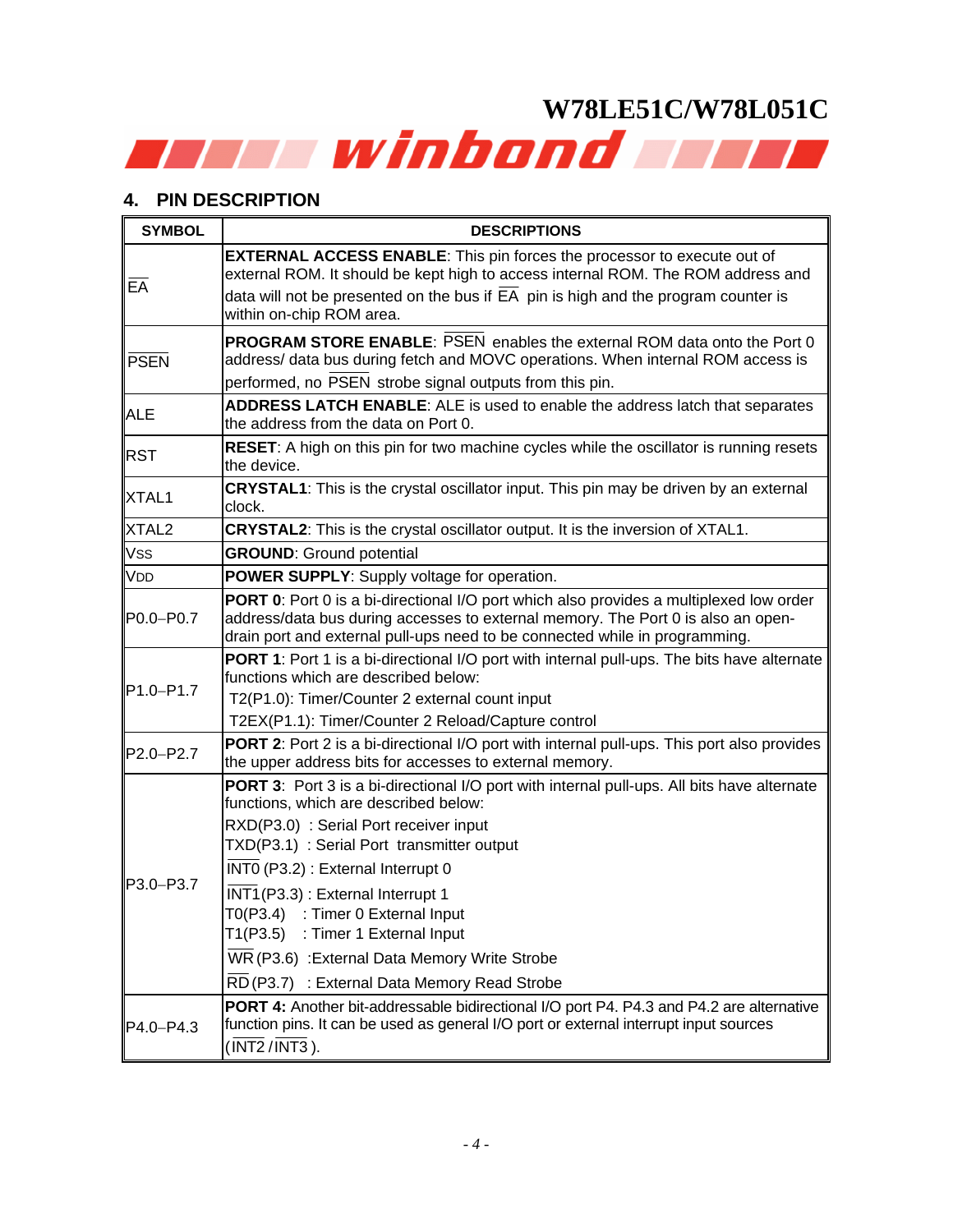<span id="page-4-0"></span>

# **5. FUNCTIONAL DESCRIPTION**

The W78L051C architecture consists of a core controller surrounded by various registers, five general purpose I/O ports, 128 bytes of RAM, two timer/counters, and a serial port. The processor supports 111 different opcodes and references both a 64K program address space and a 64K data storage space.

# **New Defined Peripheral**

In order to be more suitable for I/O, an extra 4-bit bit-addressable port P4 and two external interrupt INT2 , INT3 has been added to either the PLCC or QFP 44 pin package. And description follows:

# **1. INT2 / INT3**

Two additional external interrupts, INT2 and INT3 , whose functions are similar to those of external interrupt 0 and 1 in the standard 80C52. The functions/status of these interrupts are determined/shown by the bits in the XICON (External Interrupt Control) register. The XICON register is bit-addressable but is not a standard register in the standard 80C52. Its address is at 0C0H. To set/clear bits in the XICON register, one can use the "SETB (/CLR) bit" instruction. For example, "SETB 0C2H" sets the EX2 bit of XICON.

## **XICON - external interrupt control (C0H)**

| $\sim$ | <b>DV2</b><br>⊘∧ວ | <b>FVO</b><br>-<br>⊏∧ວ | .<br>…<br>∪∟י | - די<br>ີ | PX <sub>2</sub> | $\Gamma$<br>-<br>- 7 \ 4 | $-1$<br>╺<br>$- -$ | ---<br>$\cdot$ $\sim$ |
|--------|-------------------|------------------------|---------------|-----------|-----------------|--------------------------|--------------------|-----------------------|
|--------|-------------------|------------------------|---------------|-----------|-----------------|--------------------------|--------------------|-----------------------|

PX3: External interrupt 3 priority high if set

EX3: External interrupt 3 enable if set

IE3: If IT3 = 1, IE3 is set/cleared automatically by hardware when interrupt is detected/serviced

IT3: External interrupt 3 is falling-edge/low-level triggered when this bit is set/cleared by software

PX2: External interrupt 2 priority high if set

EX2: External interrupt 2 enable if set

IE2: If IT2 = 1, IE2 is set/cleared automatically by hardware when interrupt is detected/serviced

IT2: External interrupt 2 is falling-edge/low-level triggered when this bit is set/cleared by software

# **Eight-source interrupt informations:**

| <b>INTERRUPT SOURCE</b>     | <b>VECTOR</b><br><b>ADDRESS</b> | <b>POLLING</b><br><b>SEQUENCE WITHIN</b><br><b>PRIORITY LEVEL</b> | <b>ENABLE</b><br><b>REQUIRED</b><br><b>SETTINGS</b> | <b>INTERRUPT TYPE</b><br><b>EDGE/LEVEL</b> |
|-----------------------------|---------------------------------|-------------------------------------------------------------------|-----------------------------------------------------|--------------------------------------------|
| External Interrupt 0        | 03H                             | 0 (highest)                                                       | IE.0                                                | TCON.0                                     |
| Timer/Counter 0             | 0 <sub>BH</sub>                 |                                                                   | IE.1                                                |                                            |
| <b>External Interrupt 1</b> | 13H                             | 2                                                                 | IE.2                                                | TCON.2                                     |
| Timer/Counter 1             | 1BH                             | 3                                                                 | IE 3                                                |                                            |
| <b>Serial Port</b>          | 23H                             | 4                                                                 | IE.4                                                |                                            |
| <b>External Interrupt 2</b> | 33H                             | 5                                                                 | XICON.2                                             | XICON.0                                    |
| <b>External Interrupt 3</b> | 3BH                             | 6 (lowest)                                                        | XICON.6                                             | XICON.3                                    |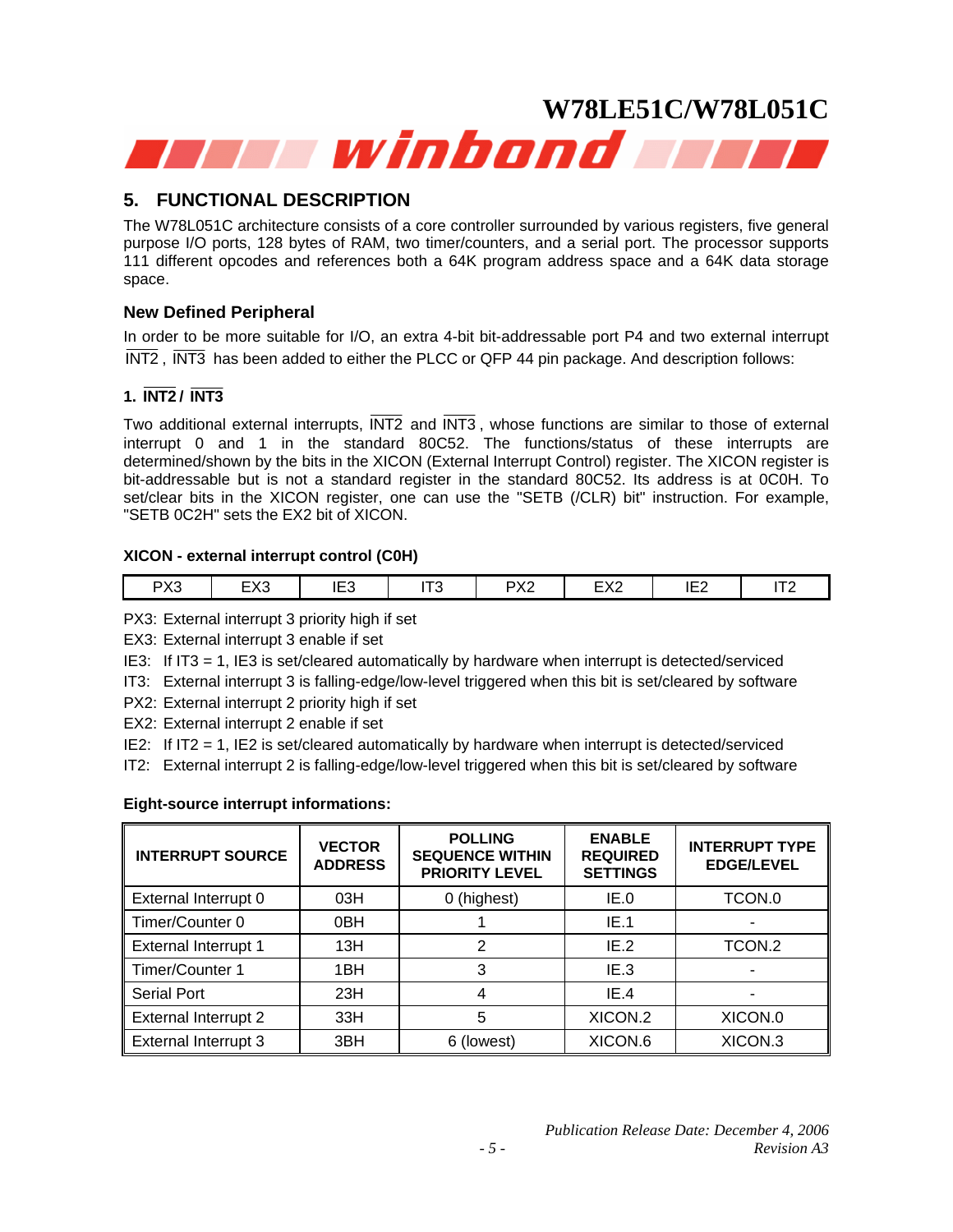

## **2. PORT4**

Another bit-addressable port P4 is also available and only 4 bits (P4<3:0>) can be used. This port address is located at 0D8H with the same function as that of port P1, except the P4.3 and P4.2 are alternative function pins. It can be used as general I/O pins or external interrupt input sources (INT2 , INT3 ).

Example:

| P4         | REG 0D8H                                            |
|------------|-----------------------------------------------------|
| <b>MOV</b> | : Output data "A" through $P4.0-P4.3$ .<br>P4. #0AH |
| <b>MOV</b> | ; Read P4 status to Accumulator.<br>A. P4           |
| ORL        | P4.#00000001B; Set P4.0 to be high state            |
| ANL        | P4.#11111110B; Clear P4.0 to be low state.          |

## **3. Reduce EMI Emission**

Because of on-chip Flash EPROM, when a program is running in internal ROM space, the ALE will be unused. The transition of ALE will cause noise, so it can be turned off to reduce the EMI emission if it is useless. Turning off the ALE signal transition only requires setting the bit 0 of the AUXR SFR, which is located at 08Eh. When ALE is turned off, it will be reactivated when the program accesses external ROM/RAM data or jumps to execute an external ROM code. The ALE signal will turn off again after it has been completely accessed or the program returns to internal ROM code space. The AO bit in the AUXR register, when set, disables the ALE output. In order to reduce EMI emission from oscillation circuitry, W78L051C allows user to diminish the gain of on-chip oscillator amplifiers by using programmer to clear the B7 bit of security register. Once B7 is set to 0, a half of gain will be decreased. Care must be taken if user attempts to diminish the gain of oscillator amplifier, reducing a half of gain may effect to external crystal operating improperly at high frequency above 20 MHz. The value of R and C1, C2 may need some adjustment while running at lower gain.

## **\*\*\*AUXR - Auxiliary register (8EH)**

|--|--|--|--|--|--|--|--|--|--|

AO: Turn off ALE output.

# **4. Power-off Flag**

#### **\*\*\*PCON - Power control (87H)**

| $\sim$ $ \sim$<br>$ \sim$<br>ים<br>. .<br>---<br>╶╸┝<br>---<br>$\sim$<br>$\overline{\phantom{a}}$<br>$\mathbf{v}$<br>. – |  |
|--------------------------------------------------------------------------------------------------------------------------|--|
|--------------------------------------------------------------------------------------------------------------------------|--|

POF: Power off flag. Bit is set by hardware when power on reset. It can be cleared by software to determine chip reset is a warm boot or cold boot.

GF1, GF0: These two bits are general-purpose flag bits for the user.

- PD: Power down mode bit. Set it to enter power down mode.
- IDL: Idle mode bit. Set it to enter idle mode.

The power-off flag is located at PCON.4. This bit is set when VDD has been applied to the part. It can be used to determine if a reset is a warm boot or a cold boot if it is subsequently reset by software.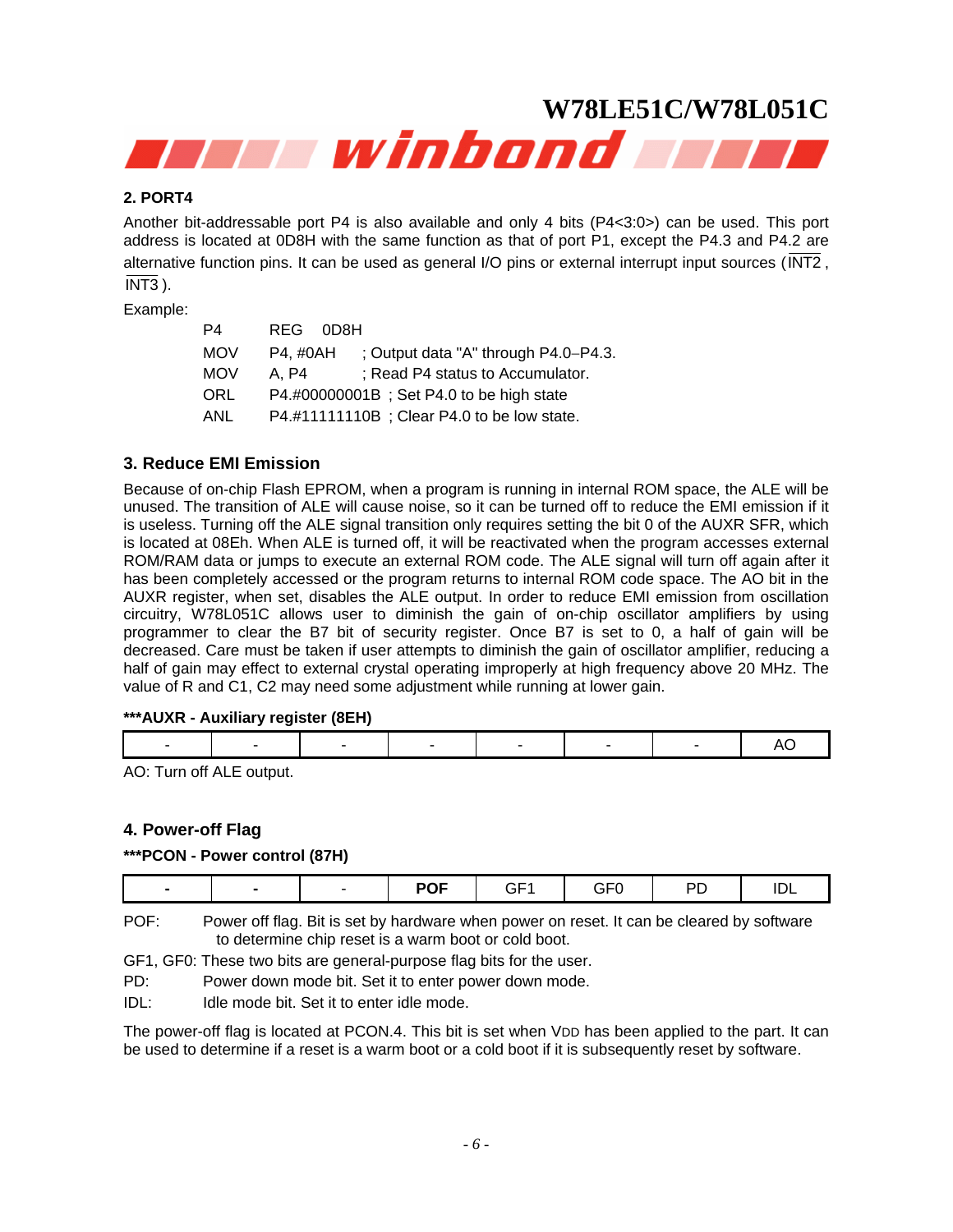

#### **Watchdog Timer**

The Watchdog timer is a free-running timer which can be programmed by the user to serve as a system monitor, a time-base generator or an event timer. It is basically a set of dividers that divide the system clock. The divider output is selectable and determines the time-out interval. When the time-out occurs a system reset can also be caused if it is enabled. The main use of the Watchdog timer is as a system monitor. This is important in real-time control applications. In case of power glitches or electromagnetic interference, the processor may begin to execute errant code. If this is left unchecked the entire system may crash. The watchdog time-out selection will result in different time-out values depending on the clock speed. The Watchdog timer will de disabled on reset. In general, software should restart the Watchdog timer to put it into a known state. The control bits that support the Watchdog timer are discussed below.

#### **Watchdog Timer Control Register**

| Bit: |                |  |        |                          |     |  |  |
|------|----------------|--|--------|--------------------------|-----|--|--|
|      | <b>RW</b>      |  | $\sim$ | $\overline{\phantom{a}}$ | ההח |  |  |
|      | Mnemonic: WDTC |  |        | Address: 8FH             |     |  |  |

ENW : Enable watch-dog if set.

CLRW: Clear watch-dog timer and prescaler if set. This flag will be cleared automatically

WIDL : If this bit is set, watch-dog is enabled under IDLE mode. If cleared, watch-dog is disabled under IDLE mode. Default is cleared.

PS2, PS1, PS0: Watch-dog prescaler timer select. Prescaler is selected when set PS2−0 as follows:

| <b>PS2 PS1 PS0</b> | PRESCALER SELECT |
|--------------------|------------------|
| 0<br>O             |                  |
| U<br>0             |                  |
|                    |                  |
|                    | 16               |
| 0<br>O             | 32               |
|                    | 64               |
| O                  | 128              |
|                    | 256              |

The time-out period is obtained using the following equation:

$$
\frac{1}{\text{OSC}} \times 2^{14} \times \text{PRESCALER} \times 1000 \times 12 \text{ mS}
$$

Before Watchdog time-out occurs, the program must clear the 14-bit timer by writing 1 to WDTC.6 (CLRW). After 1 is written to this bit, the 14-bit timer, prescaler and this bit will be reset on the next instruction cycle. The Watchdog timer is cleared on reset.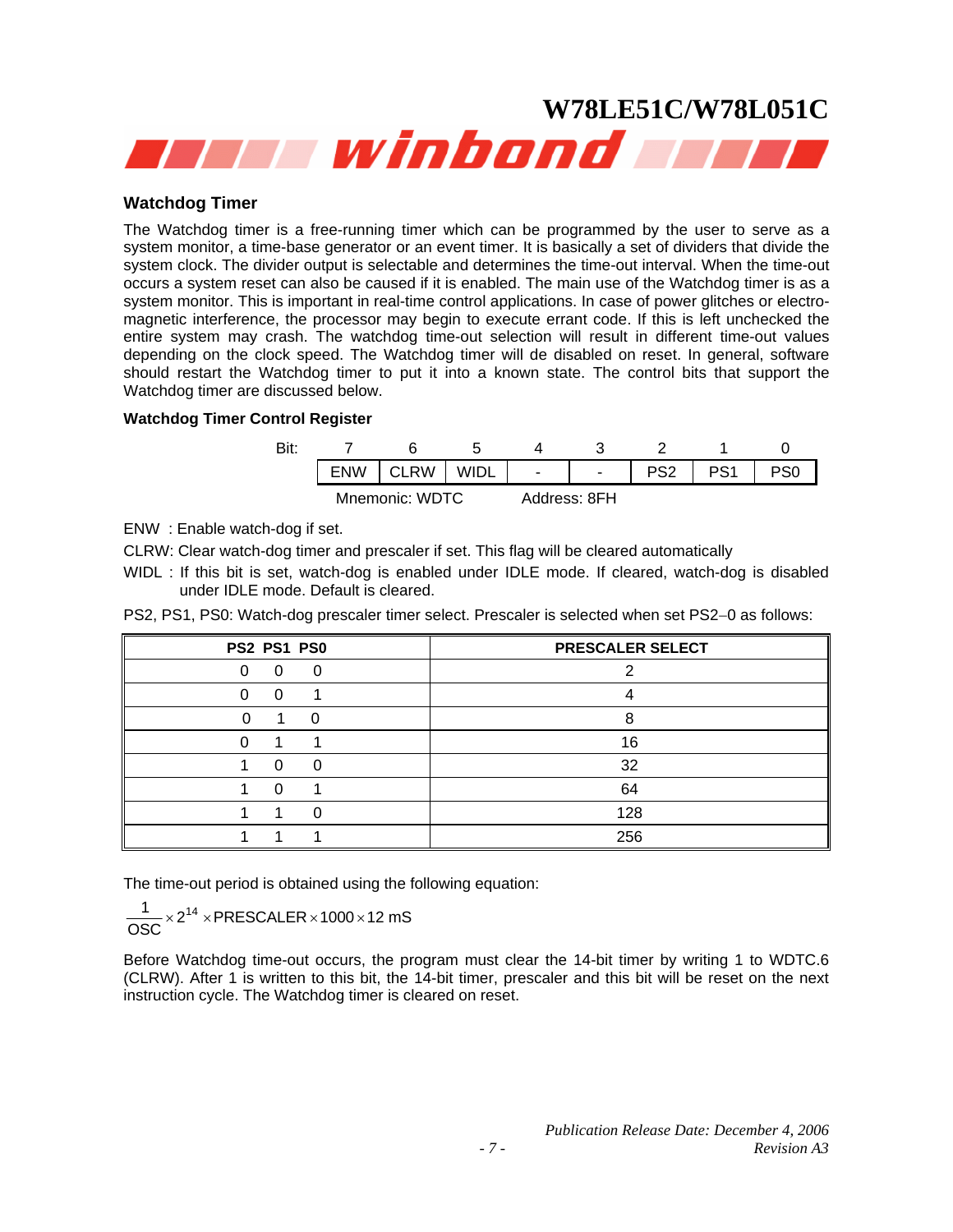



Typical Watch-Dog time-out period when OSC = 20 MHz

| <b>PS2 PS1 PS0</b> | <b>WATCHDOG TIME-OUT PERIOD</b> |
|--------------------|---------------------------------|
| 0<br>0<br>0        | 19.66 mS                        |
| 0<br>0             | 39.32 mS                        |
| 0<br>0             | 78.64 mS                        |
| 0                  | 157.28 mS                       |
| $\Omega$<br>0      | 314.57mS                        |
| 0                  | 629.14 mS                       |
| ŋ                  | 1.25S                           |
|                    | 2.50S                           |

## **Clock**

The W78L051C is designed to be used with either a crystal oscillator or an external clock. Internally, the clock is divided by two before it is used. This makes the W78L051C relatively insensitive to duty cycle variations in the clock. The W78L051C incorporates a built-in crystal oscillator. To make the oscillator work, a crystal must be connected across pins XTAL1 and XTAL2. In addition, a load capacitor must be connected from each pin to ground. An external clock source should be connected to pin XTAL1. Pin XTAL2 should be left unconnected. The XTAL1 input is a CMOS-type input, as required by the crystal oscillator.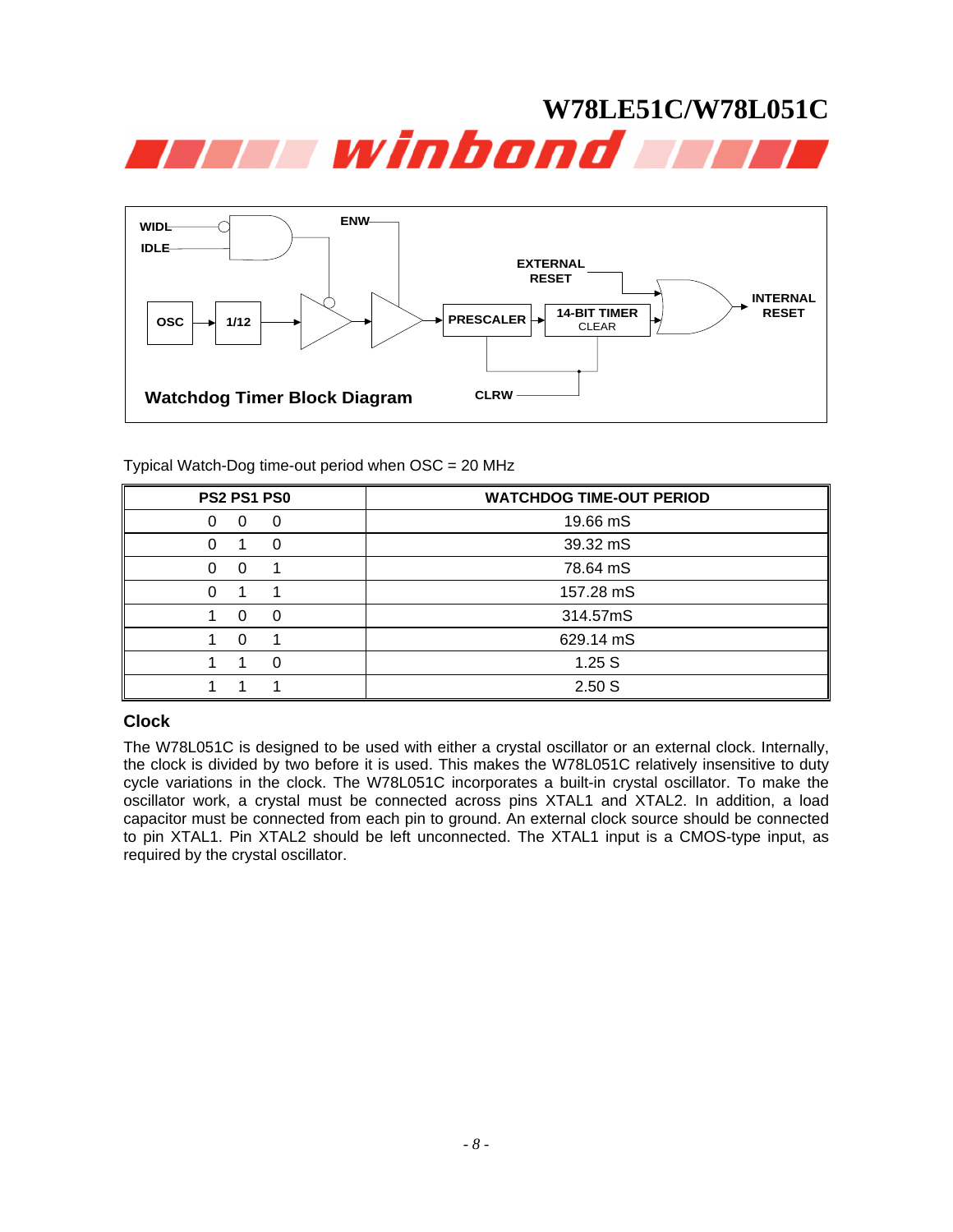

#### **Power Management**

#### **Idle Mode**

The idle mode is entered by setting the IDL bit in the PCON register. In the idle mode, the internal clock to the processor is stopped. The peripherals and the interrupt logic continue to be clocked. The processor will exit idle mode when either an interrupt or a reset occurs.

#### **Power-down Mode**

When the PD bit of the PCON register is set, the processor enters the power-down mode. In this mode all of the clocks are stopped, including the oscillator. The only way to exit power-down mode is by a reset.

#### **Reset**

The external RESET signal is sampled at S5P2. To take effect, it must be held high for at least two machine cycles while the oscillator is running. An internal trigger circuit in the reset line is used to deglitch the reset line when the W78L051C is used with an external RC network. The reset logic also has a special glitch removal circuit that ignores glitches on the reset line.

During reset, the ports are initialized to FFH, the stack pointer to 07H, PCON (with the exception of bit 4) to 00H, and all of the other SFR registers except SBUF to 00H. SBUF is not reset.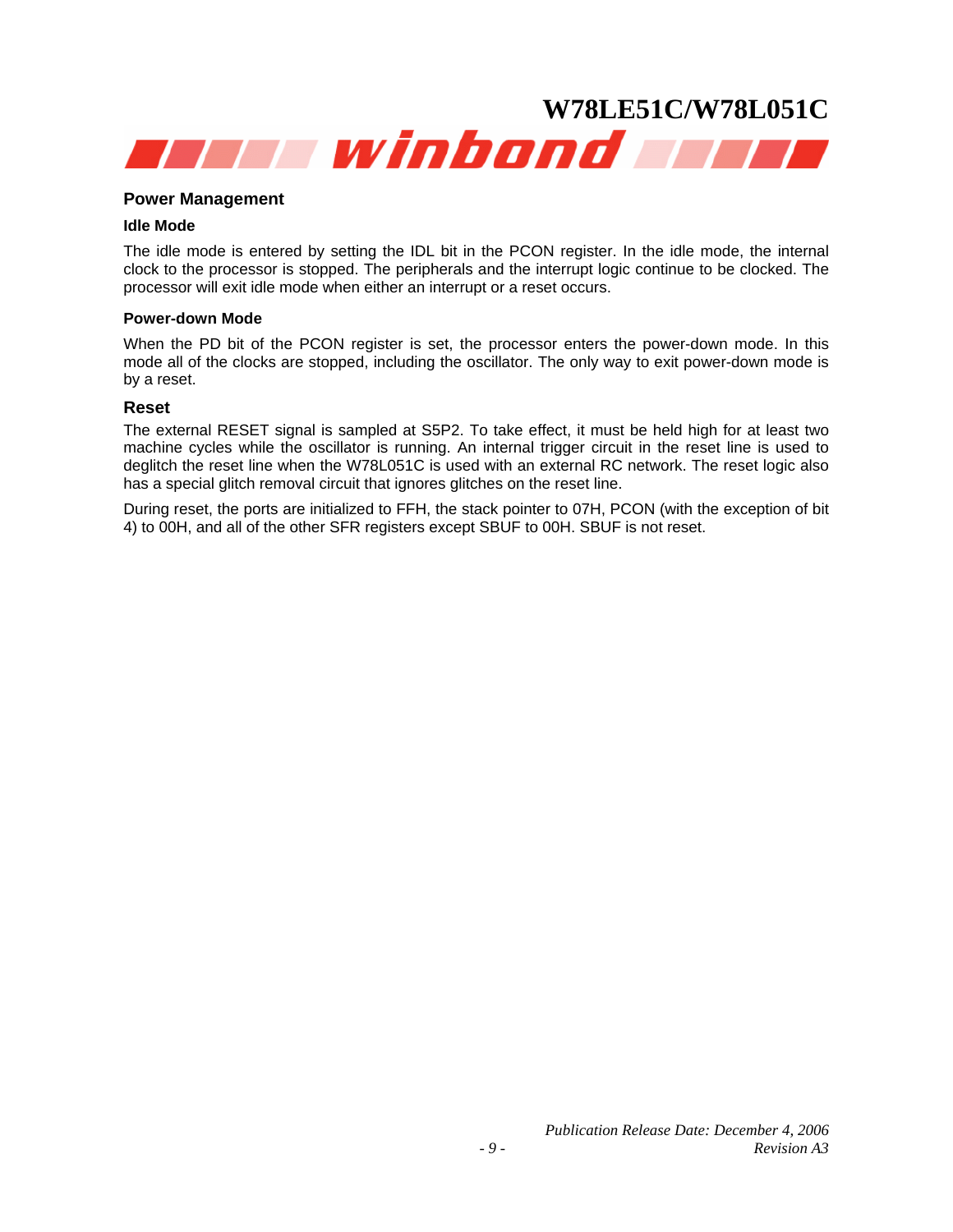<span id="page-9-0"></span>

# **6. ON-CHIP FLASH EPROM CHARACTERISTICS**

# **7. SECURITY BITS**

During the on-chip Flash EPROM operation mode, the Flash EPROM can be programmed and verified repeatedly. Until the code inside the Flash EPROM is confirmed OK, the code can be protected. The protection of Flash EPROM and those operations on it are described below. The W78L051C has a Special Setting Register, the Security Register, which can not be accessed in normal mode. The Security register can only be accessed from the Flash EPROM operation mode. Those bits of the Security Registers can not be changed once they have been programmed from high to low. They can only be reset through erase-all operation. The Security Register is addressed in the Flash EPROM operation mode by address #0FFFFh.

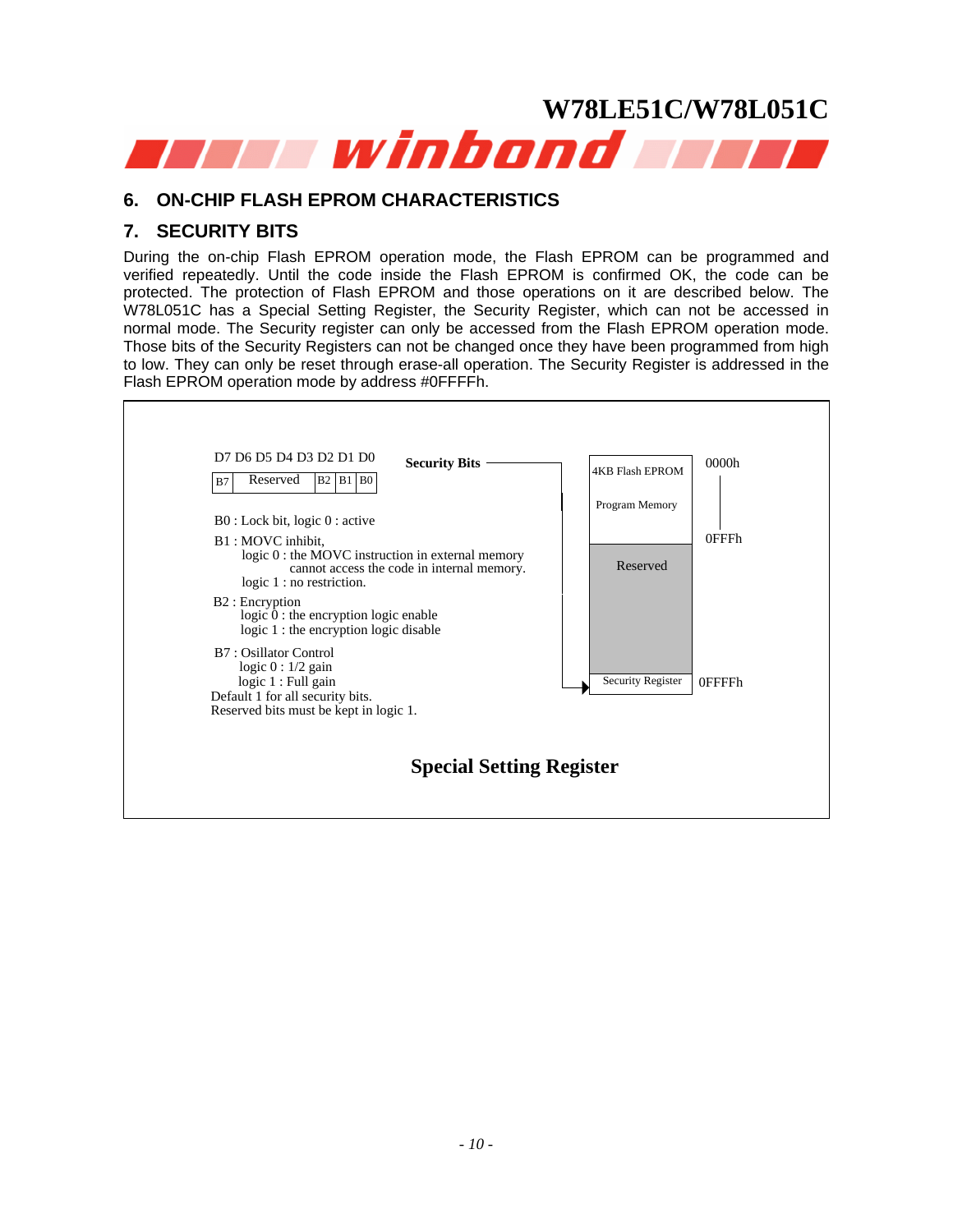<span id="page-10-0"></span>

#### **Lock bit**

This bit is used to protect the customer's program code in the W78L051C. It may be set after the programmer finishes the programming and verifies sequence. Once this bit is set to logic 0, both the Flash EPROM data and Special Setting Registers can not be accessed again.

#### **MOVC Inhibit**

This bit is used to restrict the accessible region of the MOVC instruction. It can prevent the MOVC instruction in external program memory from reading the internal program code. When this bit is set to logic 0, a MOVC instruction in external program memory space will be able to access code only in the external memory, not in the internal memory. A MOVC instruction in internal program memory space will always be able to access the ROM data in both internal and external memory. If this bit is logic 1, there are no restrictions on the MOVC instruction.

#### **Encryption**

This bit is used to enable/disable the encryption logic for code protection. Once encryption feature is enabled, the data presented on port 0 will be encoded via encryption logic. Only whole chip erase will reset this bit.

| <b>PARAMETER</b>      | <b>SYMBOL</b> | MIN.       | MAX.       | <b>UNIT</b> |
|-----------------------|---------------|------------|------------|-------------|
| DC Power Supply       | VDD-VSS       | $-0.3$     | $+7.0$     |             |
| Input Voltage         | Vin           | $VSS -0.3$ | $VDD +0.3$ |             |
| Operating Temperature | TА            |            | 70         | °C          |
| Storage Temperature   | Tsт           | -55        | +150       | °C          |

# **8. ABSOLUTE MAXIMUM RATINGS**

**Note:** Exposure to conditions beyond those listed under Absolute Maximum Ratings may adversely affect the life and reliability of the device.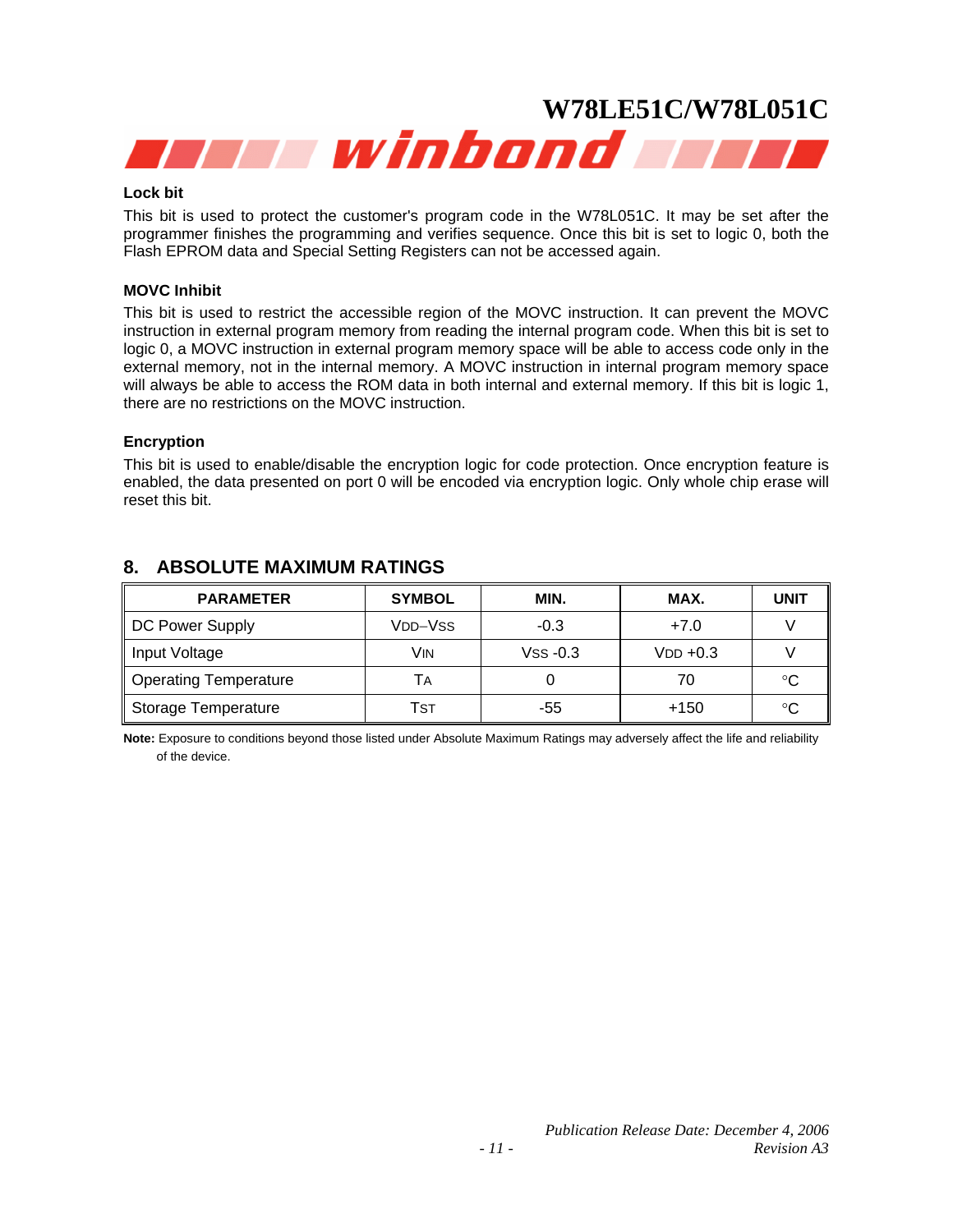# <span id="page-11-0"></span>**9. DC CHARACTERISTICS**

 $VSS = 0V$ ,  $TA = 25^{\circ}$  C, unless otherwise specified.

| <b>PARAMETER</b>          | SYM.                          | <b>SPECIFICATION</b>     |                      | <b>UNIT</b> | <b>TEST CONDITIONS</b>       |  |
|---------------------------|-------------------------------|--------------------------|----------------------|-------------|------------------------------|--|
|                           |                               | MIN.                     | MAX.                 |             |                              |  |
| <b>Operating Voltage</b>  | VDD                           | 2.4                      | 5.5                  | V           |                              |  |
| <b>Operating Current</b>  | <b>I</b> DD                   |                          | 20                   | mA          | No load $VDD = 5.5V$         |  |
|                           |                               |                          | 3                    | mA          | No load $VDD = 2.4V$         |  |
| <b>Idle Current</b>       | <b>IIDLE</b>                  |                          | 6                    | mA          | $VDD = 5.5V$ , Fosc = 20 MHz |  |
|                           |                               | $\blacksquare$           | 1.5                  | mA          | $VDD = 2.4V$ , Fosc = 12 MHz |  |
| <b>Power Down Current</b> |                               |                          | 50                   | μA          | $VDD = 5.5V$ , Fosc = 20 MHz |  |
|                           | <b>IPWDN</b>                  | $\overline{\phantom{a}}$ | 20                   | μA          | $VDD = 2.4V$ , Fosc = 12 MHz |  |
| Input Current             |                               |                          |                      |             | $VDD = 5.5V$                 |  |
| P1, P2, P3, P4            | IIN <sub>1</sub>              | -50                      | $+10$                | μA          | $VIN = OV$ or $VDD$          |  |
| <b>Input Current</b>      | lIN <sub>2</sub>              | $-10$                    | $+300$               |             | $VDD = 5.5V$                 |  |
| <b>RST</b>                |                               |                          |                      | μA          | $0 <$ VIN $<$ VDD            |  |
| Input Leakage Current     | <b>ILK</b><br><b>ITL</b> [*4] | $-10$                    |                      |             | $VDD = 5.5V$                 |  |
| PO, EA                    |                               |                          | $+10$                | μA          | $0V < V$ IN < $V$ DD         |  |
| Logic 1 to 0 Transition   |                               |                          |                      |             | $VDD = 5.5V$                 |  |
| Current                   |                               | $-500$                   |                      | μA          | $VIN = 2.0V$                 |  |
| P1, P2, P3, P4            |                               |                          |                      |             |                              |  |
| Input Low Voltage         |                               | $\Omega$                 | 0.8                  | $\vee$      | $VDD = 4.5V$                 |  |
| P0, P1, P2, P3, P4,       | VIL <sub>1</sub>              | 0                        | 0.5                  | V           | $VDD = 2.4V$                 |  |
| $E\overline{A}$           |                               |                          |                      |             |                              |  |
| Input Low Voltage         | VIL <sub>2</sub>              | $\mathbf 0$              | 0.8                  | $\vee$      | $VDD = 4.5V$                 |  |
| $RST[^*1]$                |                               | 0                        | 0.3                  | V           | $VDD = 2.4V$                 |  |
| Input Low Voltage         | VIL <sub>3</sub>              | 0                        | 0.8                  | $\vee$      | $VDD = 4.5V$                 |  |
| XTAL1 [*3]                |                               | 0                        | 0.6                  | V           | $VDD = 2.4V$                 |  |
| Input High Voltage        | VIH <sub>1</sub>              | 2.4                      | <b>VDD</b><br>$+0.2$ | V           | $VDD = 5.5V$                 |  |
| P0, P1, P2, P3, P4, EA    |                               | 1.4                      | <b>VDD</b><br>$+0.2$ | V           | $VDD = 2.4V$                 |  |
| Input High Voltage        |                               | 3.5                      | <b>VDD</b><br>$+0.2$ | V           | $VDD = 5.5V$                 |  |
| <b>RST[*1]</b>            | V <sub>IH2</sub>              | 1.7                      | VDD<br>$+0.2$        | V           | $VDD = 2.4V$                 |  |
| Input High Voltage        | V <sub>IH3</sub>              | 3.5                      | VDD<br>$+0.2$        | $\vee$      | $VDD = 5.5V$                 |  |
| XTAL1 [*3]                |                               | 1.6                      | <b>VDD</b><br>$+0.2$ | V           | $VDD = 2.4V$                 |  |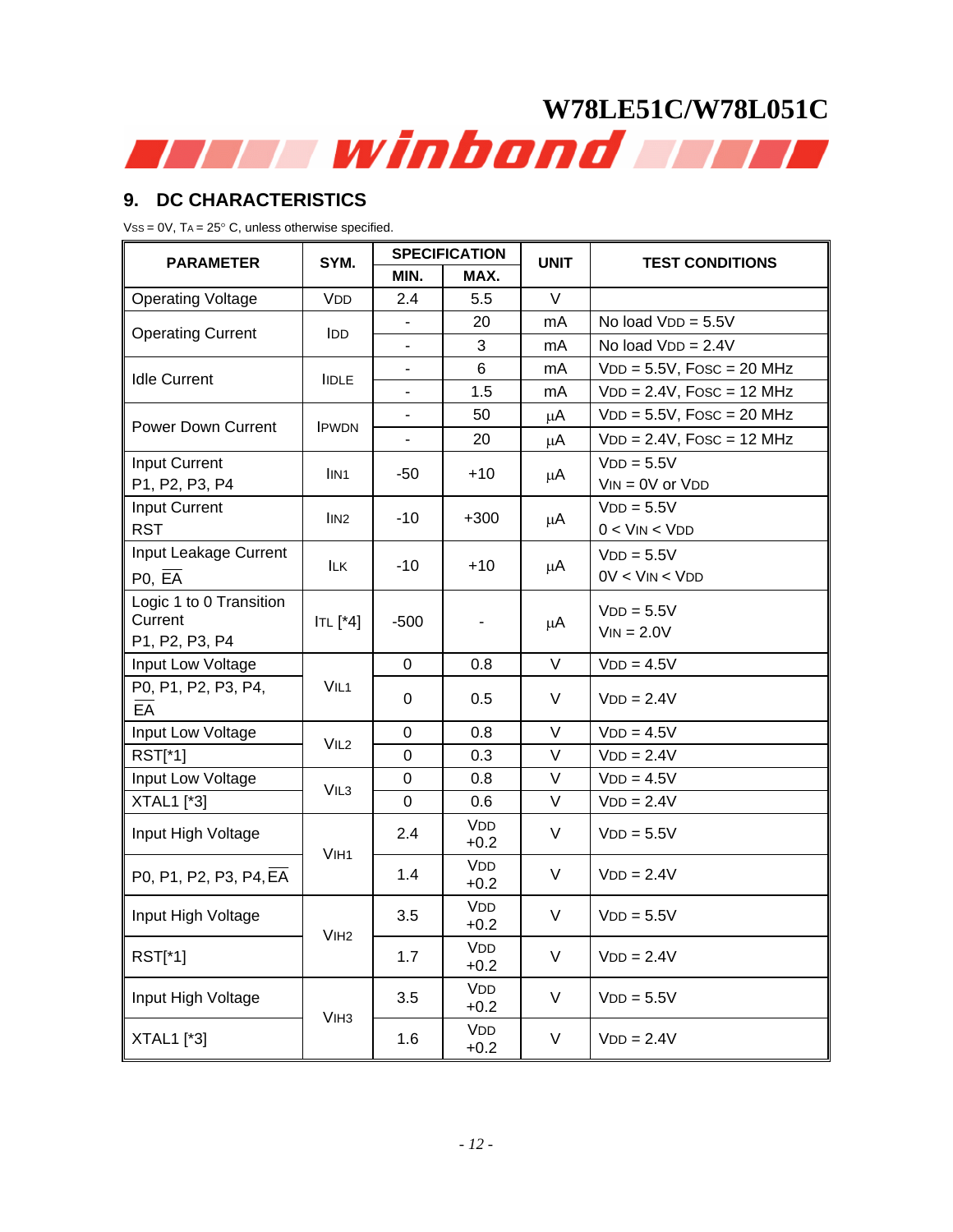# **W78LE51C/W78L051C**  Tili winbond Tili

DC Characteristics, continued

| <b>PARAMETER</b>          | SYM.             |        | <b>SPECIFICATION</b> | <b>UNIT</b> | <b>TEST CONDITIONS</b>            |
|---------------------------|------------------|--------|----------------------|-------------|-----------------------------------|
|                           | MIN.<br>MAX.     |        |                      |             |                                   |
| <b>Output Low Voltage</b> | VOL <sub>1</sub> |        | 0.45                 | V           | $VDD = 4.5V$ , $IOL = +2 mA$      |
| P1, P2, P3, P4            |                  |        | 0.25                 | V           | $VDD = 2.4V$ , $IOL = +1$ mA      |
| Output Low Voltage        | VOL <sub>2</sub> |        | 0.45                 | V           | $VDD = 4.5V$ , $IOL = +4 mA$      |
| P0, ALE, PSEN [*2]        |                  |        | 0.25                 | V           | $VDD = 2.4V$ , $IOL = +2 mA$      |
| <b>Sink Current</b>       | ISK <sub>1</sub> | 4      | 12                   | mA          | $VDD = 4.5V$ , $Vin = 0.45V$      |
| P1, P2, P3, P4            |                  | 1.8    | 5.4                  | mA          | $VDD = 2.4V$ , $Vin = 0.45V$      |
| <b>Sink Current</b>       |                  | 8      | 16                   | mA.         | $VDD = 4.5V$ , $Vin = 0.45V$      |
| P0, ALE, PSEN             | ISK <sub>2</sub> | 4.5    | 9                    | mA          | $VDD = 2.4V$ , $Vin = 0.45V$      |
| Output High Voltage       | VOH <sub>1</sub> | 2.4    |                      | V           | $VDD = 4.5V$ , $IOH = -100 \mu A$ |
| P1, P2, P3, P4            |                  | 1.4    |                      | V           | $VDD = 2.4V$ , $IOH = -8 \mu A$   |
| Output High Voltage       | VOH <sub>2</sub> | 2.4    | -                    | V           | $VDD = 4.5V$ , $IOH = -400 \mu A$ |
| P0, ALE, PSEN [*2]        |                  | 1.4    | ۰                    | V           | $VDD = 2.4V$ , $IOH = -200 \mu A$ |
| <b>Source Current</b>     | ISR <sub>1</sub> | $-100$ | $-250$               | μA          | $VDD = 4.5V$ , $Vin = 2.4V$       |
| P1, P2, P3, P4            |                  | $-20$  | -50                  | μA          | $VDD = 2.4V$ , $Vin = 1.4V$       |
| <b>Source Current</b>     |                  | -8     | -14                  | mA          | $VDD = 4.5V$ , $Vin = 2.4V$       |
| P0, ALE, PSEN             | ISR <sub>2</sub> | $-1.9$ | $-3.8$               | mA          | $VDD = 2.4V$ , $Vin = 1.4V$       |

#### **Notes:**

\*1. RST pin is a Schmitt trigger input.

\*2. P0, ALE and /PSEN are tested in the external access mode.

\*3. XTAL1 is a CMOS input.

\*4. Pins of P1, P2, P3, P4 can source a transition current when they are being externally driven from 1 to 0.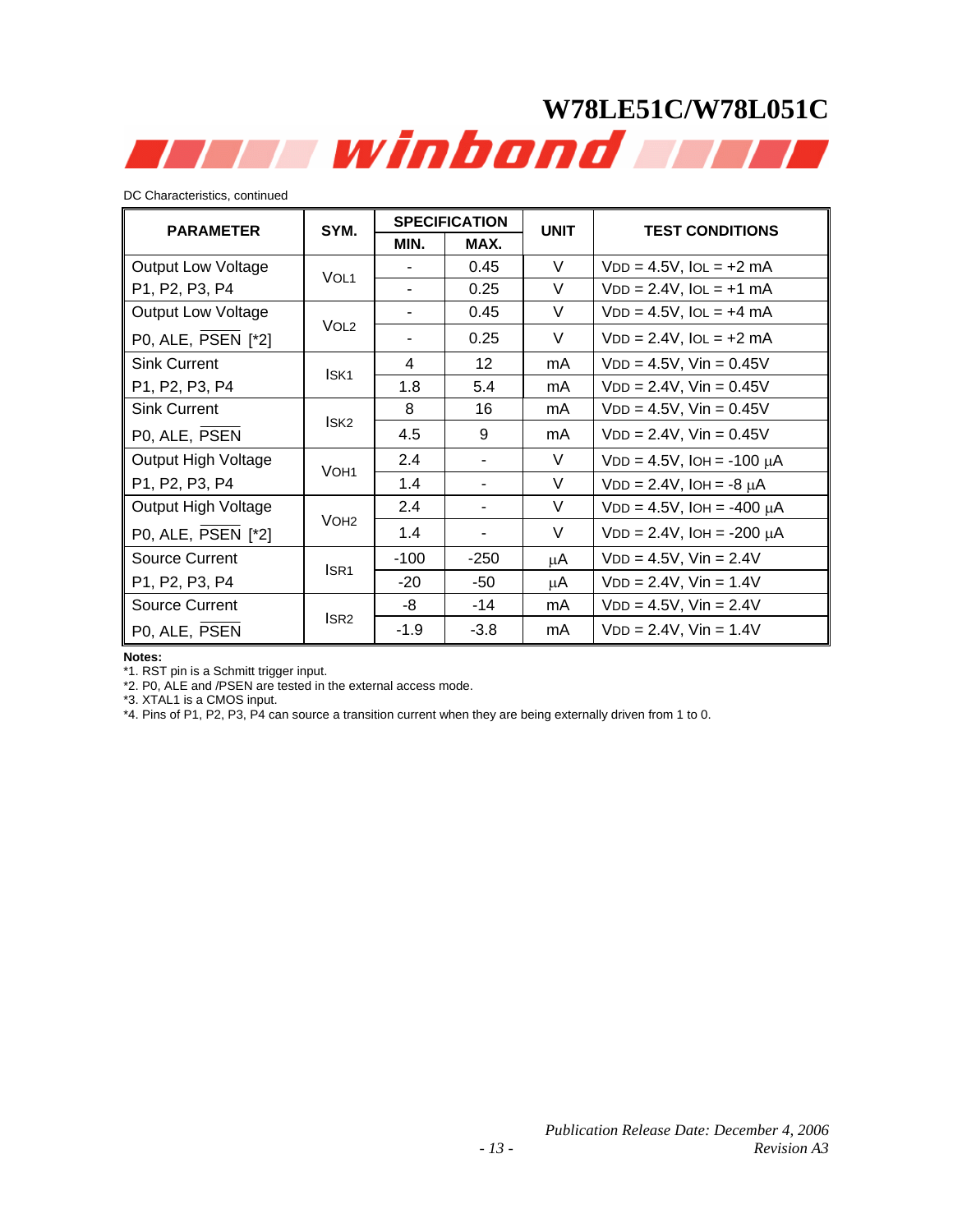# <span id="page-13-0"></span>**W78LE51C/W78L051C**  an a winbond and

# **10. AC CHARACTERISTICS**

The AC specifications are a function of the particular process used to manufacture the part, the ratings of the I/O buffers, the capacitive load, and the internal routing capacitance. Most of the specifications can be expressed in terms of multiple input clock periods (TCP), and actual parts will usually experience less than a  $\pm 20$  nS variation. The numbers below represent the performance expected from a 0.6micron CMOS process when using 2 and 4 mA output buffers.

# **Clock Input Waveform**



| <b>PARAMETER</b> | <b>SYMBOL</b> | MIN. | TYP.                     | MAX. | <b>UNIT</b> | <b>NOTES</b> |
|------------------|---------------|------|--------------------------|------|-------------|--------------|
| Operating Speed  | FOP           |      | $\overline{\phantom{a}}$ | 20   | MHz         |              |
| Clock Period     | Tcp           | 50   | $\overline{\phantom{a}}$ | -    | nS          |              |
| Clock High       | Тсн           | 25   | $\overline{\phantom{a}}$ |      | nS          |              |
| Clock Low        | TCL           | 25   |                          | -    | nS          |              |

#### **Notes:**

1. The clock may be stopped indefinitely in either state.

2. The TCP specification is used as a reference in other specifications.

3. There are no duty cycle requirements on the XTAL1 input.

# **Program Fetch Cycle**

| <b>PARAMETER</b>           | <b>SYMBOL</b> | MIN.                | TYP.  | MAX.  | <b>UNIT</b> | <b>NOTES</b>   |
|----------------------------|---------------|---------------------|-------|-------|-------------|----------------|
| Address Valid to ALE Low   | <b>TAAS</b>   | 1 TCP - $\Lambda$   |       |       | nS          | $\overline{4}$ |
| Address Hold from ALE Low  | <b>TAAH</b>   | 1 TCP $-\Lambda$    |       |       | nS          | 1, 4           |
| ALE Low to PSEN Low        | <b>TAPL</b>   | 1 TCP - $\Delta$    |       |       | nS          | 4              |
| PSEN Low to Data Valid     | <b>TPDA</b>   |                     |       | 2 TCP | nS          | 2              |
| Data Hold after PSEN High  | <b>TPDH</b>   | $\Omega$            |       | 1 TCP | nS          | 3              |
| Data Float after PSEN High | <b>TPDZ</b>   | 0                   |       | 1 TCP | nS          |                |
| <b>ALE Pulse Width</b>     | <b>TALW</b>   | 2 TCP $-A$          | 2 TCP |       | nS          | $\overline{4}$ |
| <b>PSEN Pulse Width</b>    | <b>TPSW</b>   | $3$ TCP - $\Lambda$ | 3 TCP |       | nS          | 4              |

**Notes:** 

1. P0.0−P0.7, P2.0−P2.7 remain stable throughout entire memory cycle.

2. Memory access time is 3 TCP.

3. Data have been latched internally prior to PSEN going high.

4. "Δ" (due to buffer driving delay and wire loading) is 20 nS.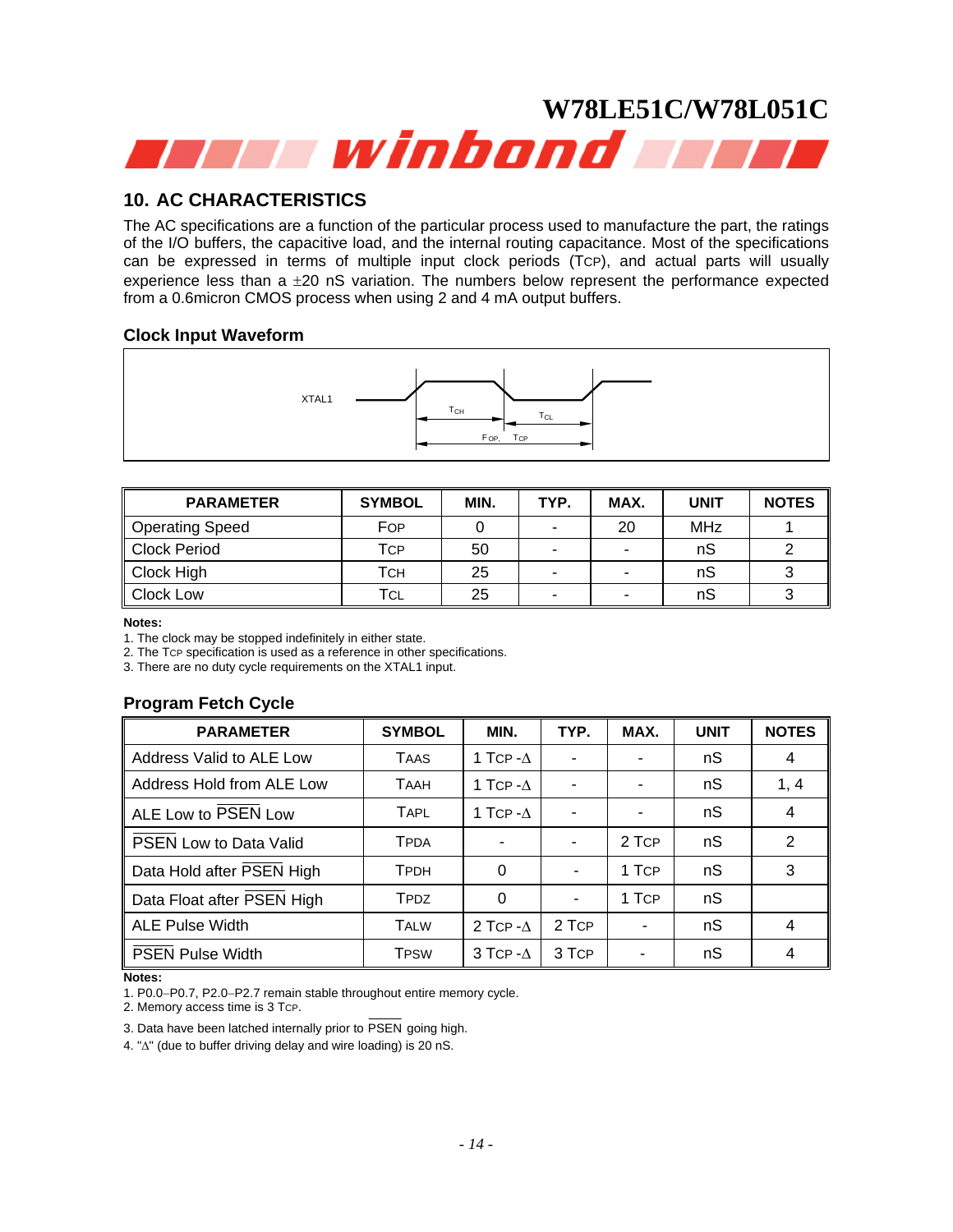### **Data Read Cycle**

| <b>PARAMETER</b>        | <b>SYMBOL</b>                      | MIN.             | TYP.  | MAX.            | <b>UNIT</b> | <b>NOTES</b> |
|-------------------------|------------------------------------|------------------|-------|-----------------|-------------|--------------|
| ALE Low to RD Low       | Tdar                               | 3 TCP- $\Delta$  |       | 3 TCP $+\Delta$ | nS          | 1, 2         |
| RD Low to Data Valid    | TDDA                               |                  |       | 4 TCP           | nS          |              |
| Data Hold from RD High  | Тррн                               |                  |       | 2 TCP           | nS          |              |
| Data Float from RD High | <b>T</b> <sub>D</sub> <sub>D</sub> |                  |       | 2 TCP           | nS          |              |
| RD Pulse Width          | <b>T</b> DRD                       | 6 TCP $-\Lambda$ | 6 TCP |                 | nS          |              |

#### **Notes:**

1. Data memory access time is 8 TCP.

2. "Δ" (due to buffer driving delay and wire loading) is 20 nS.

#### **Data Write Cycle**

| <b>PARAMETER</b>       | <b>SYMBOL</b> | MIN.                | TYP.  | MAX.            | <b>UNIT</b> |
|------------------------|---------------|---------------------|-------|-----------------|-------------|
| ALE Low to WR Low      | TDAW          | $3$ TCP - $\Lambda$ |       | 3 TCP $+\Delta$ | nS          |
| Data Valid to WR Low   | Tdad          | 1 TCP - $\Lambda$   |       |                 | nS          |
| Data Hold from WR High | Tdwd          | 1 TCP - $\Lambda$   |       |                 | nS          |
| WR Pulse Width         | Tdwr          | 6 TCP - $\Lambda$   | 6 TCP |                 | nS          |

**Note:** "Δ" (due to buffer driving delay and wire loading) is 20 nS.

# **Port Access Cycle**

| <b>PARAMETER</b>             | <b>SYMBOL</b> | MIN.       | TYP. | MAX. | <b>UNIT</b> |
|------------------------------|---------------|------------|------|------|-------------|
| Port Input Setup to ALE Low  | TPDS          | <b>TCP</b> |      | -    | nS          |
| Port Input Hold from ALE Low | Тррн          |            | -    | -    | nS          |
| Port Output to ALE           | TPDA          | <b>TCP</b> |      | -    | nS          |

**Note**: Ports are read during S5P2, and output data becomes available at the end of S6P2. The timing data are referenced to ALE, since it provides a convenient reference.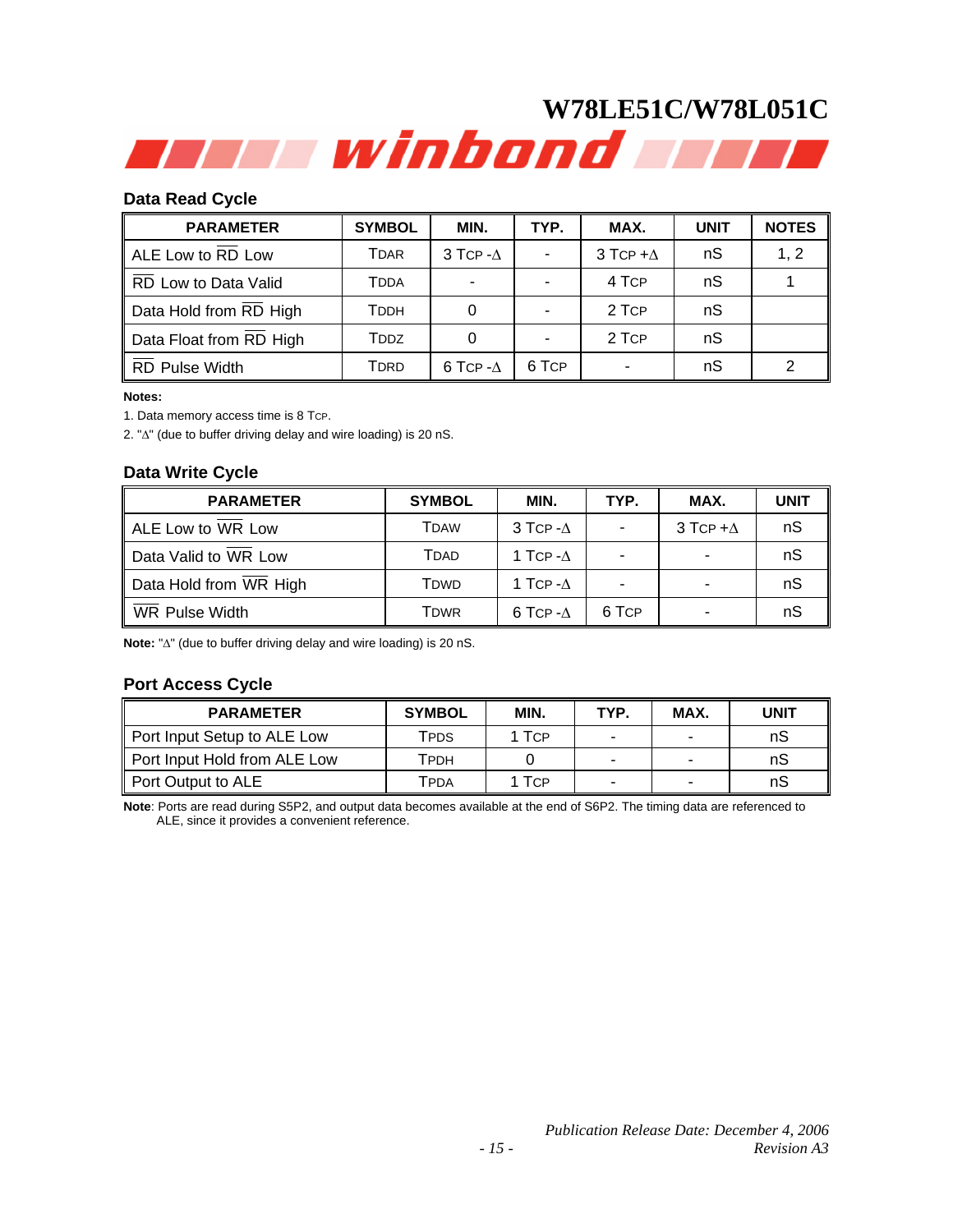# **Program Operation**

| <b>PARAMETER</b>                             | <b>SYMBOL</b>          | MIN.     | TYP. | MAX. | <b>UNIT</b> |
|----------------------------------------------|------------------------|----------|------|------|-------------|
| VPP Setup Time                               | <b>TVPS</b>            | 2.0      |      |      | μS          |
| Data Setup Time                              | <b>T</b> <sub>DS</sub> | 2.0      |      |      | μS          |
| Data Hold Time                               | <b>TDH</b>             | 2.0      |      |      | μS          |
| <b>Address Setup Time</b>                    | <b>TAS</b>             | 2.0      |      |      | $\mu S$     |
| Address Hold Time                            | <b>TAH</b>             | 0        |      |      | $\mu S$     |
| CE Program Pulse Width for Program Operation | <b>TPWP</b>            | 290      | 300  | 310  | $\mu S$     |
| <b>OECTRL Setup Time</b>                     | <b>Tocs</b>            | 2.0      |      |      | $\mu S$     |
| <b>OECTRL Hold Time</b>                      | <b>TOCH</b>            | 2.0      |      |      | $\mu S$     |
| OE Setup Time                                | <b>TOES</b>            | 2.0      |      |      | $\mu S$     |
| OE High to Output Float                      | <b>TDFP</b>            | $\Omega$ | ۰    | 130  | nS          |
| Data Valid from OE                           | <b>TOEV</b>            |          |      | 150  | nS          |

Note: Flash data can be accessed only in flash mode. The RST pin must pull in V<sub>IH</sub> status, the ALE pin must pull in V<sub>IL</sub> status, and the PSEN pin must pull in VIH status.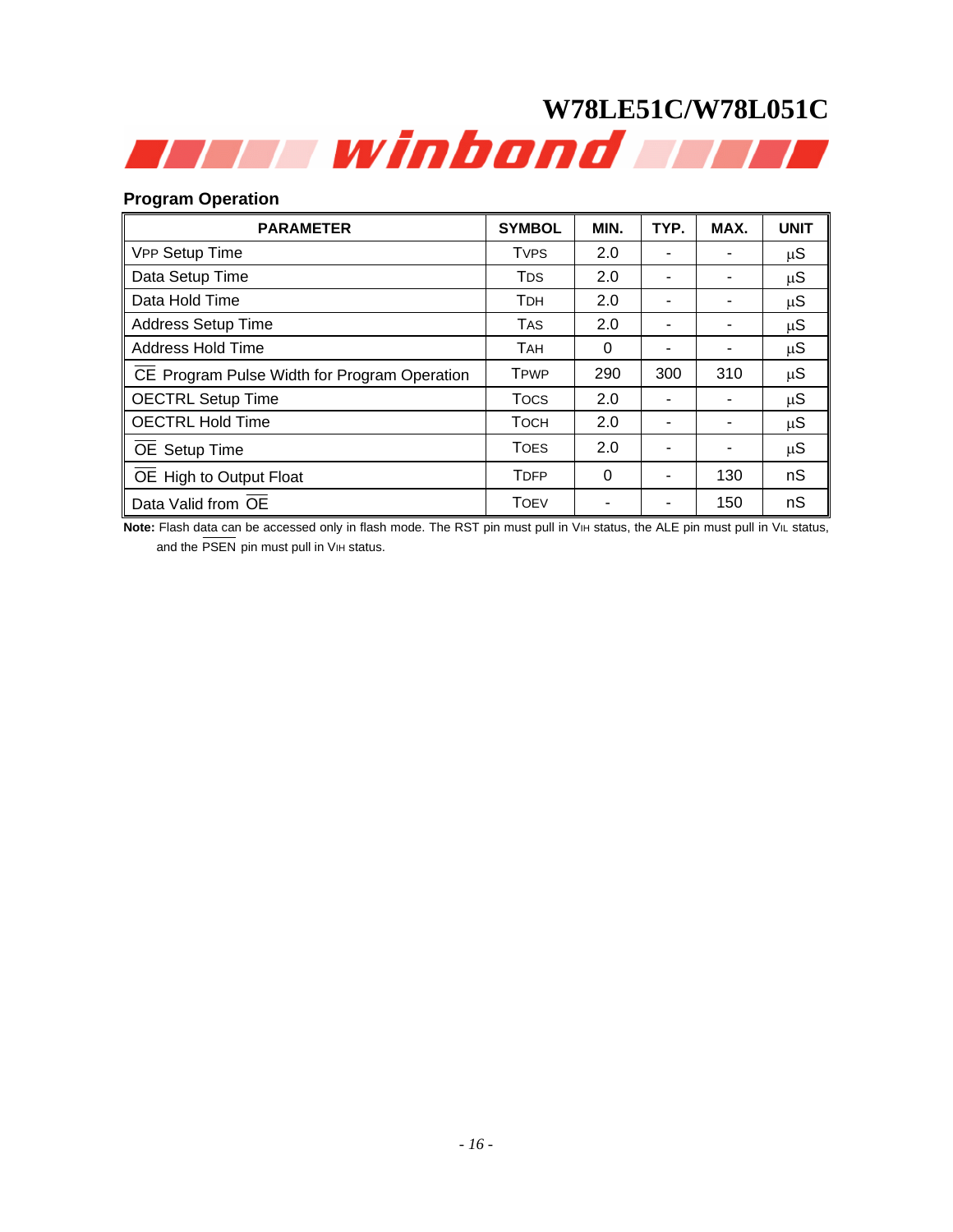# <span id="page-16-0"></span>**W78LE51C/W78L051C**  a a winbond a w

# **11. TIMING WAVEFORMS**

# **Program Fetch Cycle**



# **Data Read Cycle**

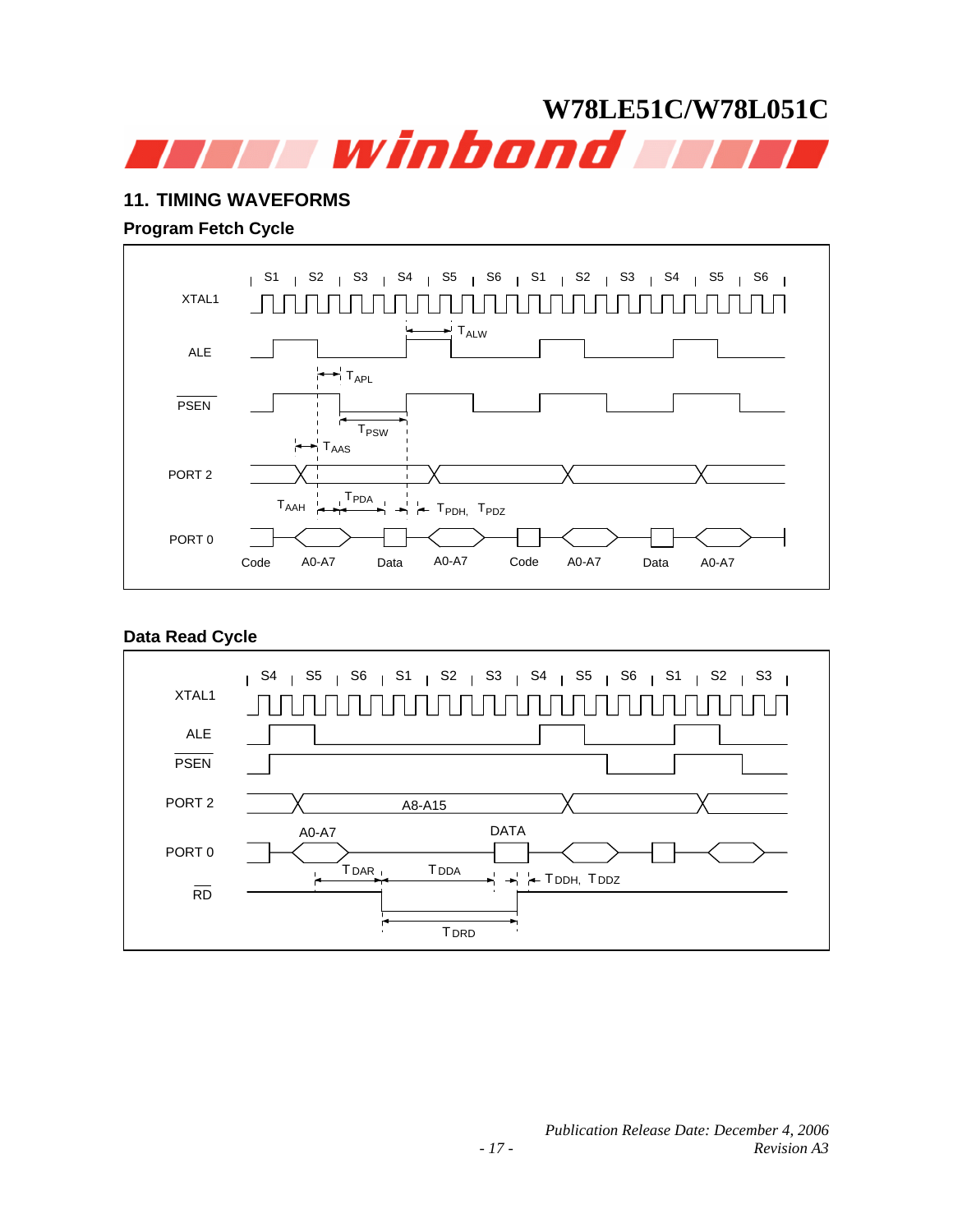

## **Data Write Cycle**



# **Port Access Cycle**

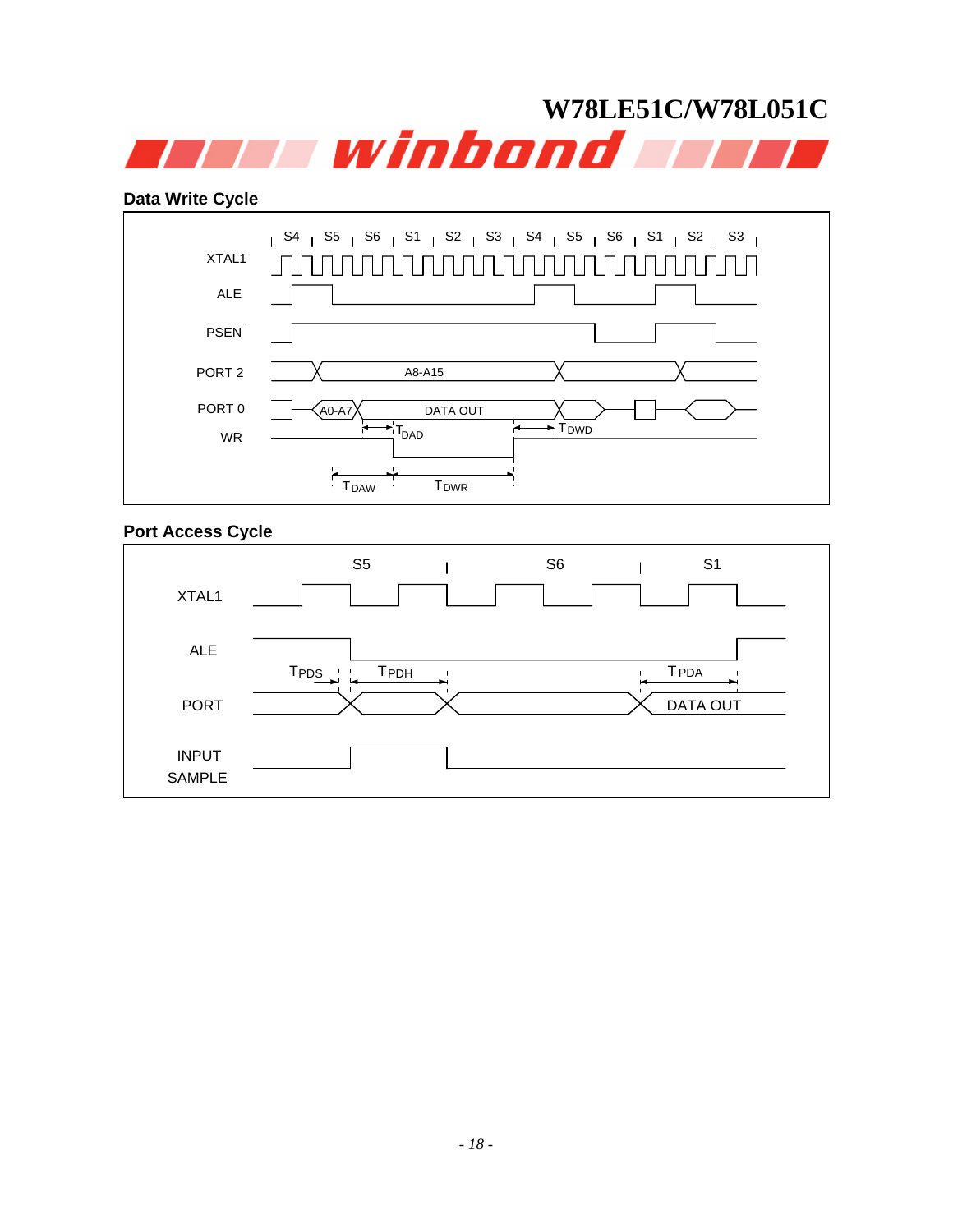<span id="page-18-0"></span>

# **12. TYPICAL APPLICATION CIRCUITS**

# **Expanded External Program Memory and Crystal**



Figure A

| <b>CRYSTAL</b> | C <sub>1</sub> | C2  |                          |
|----------------|----------------|-----|--------------------------|
| 16 MHz         | 30P            | 30P | $\overline{\phantom{a}}$ |
| 20 MHz         | 15P            | 15P |                          |

Above table shows the reference values for crystal applications (full gain).

**Note:** C1, C2, R components refer to Figure A.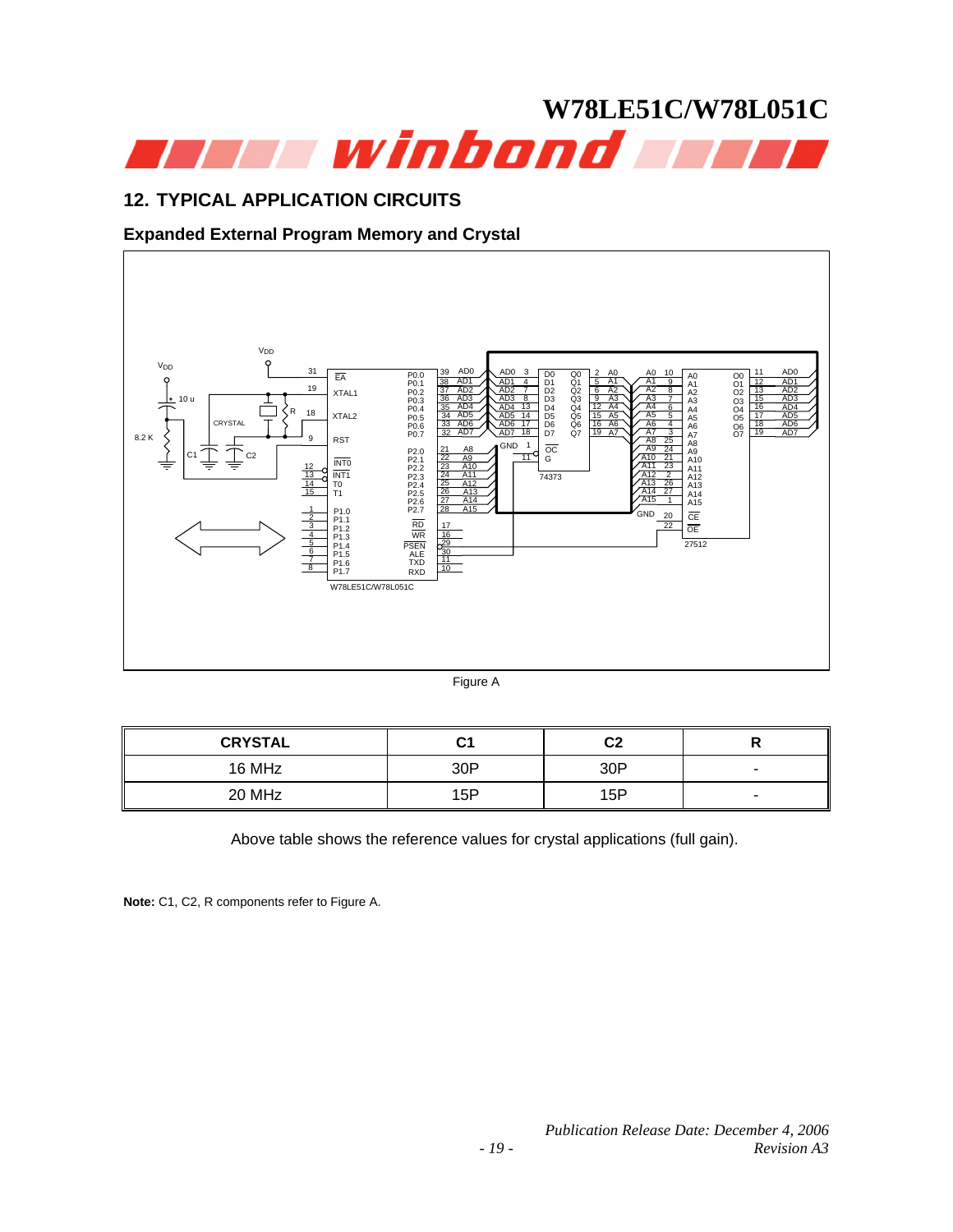

# **Expanded External Data Memory and Oscillator**



Figure B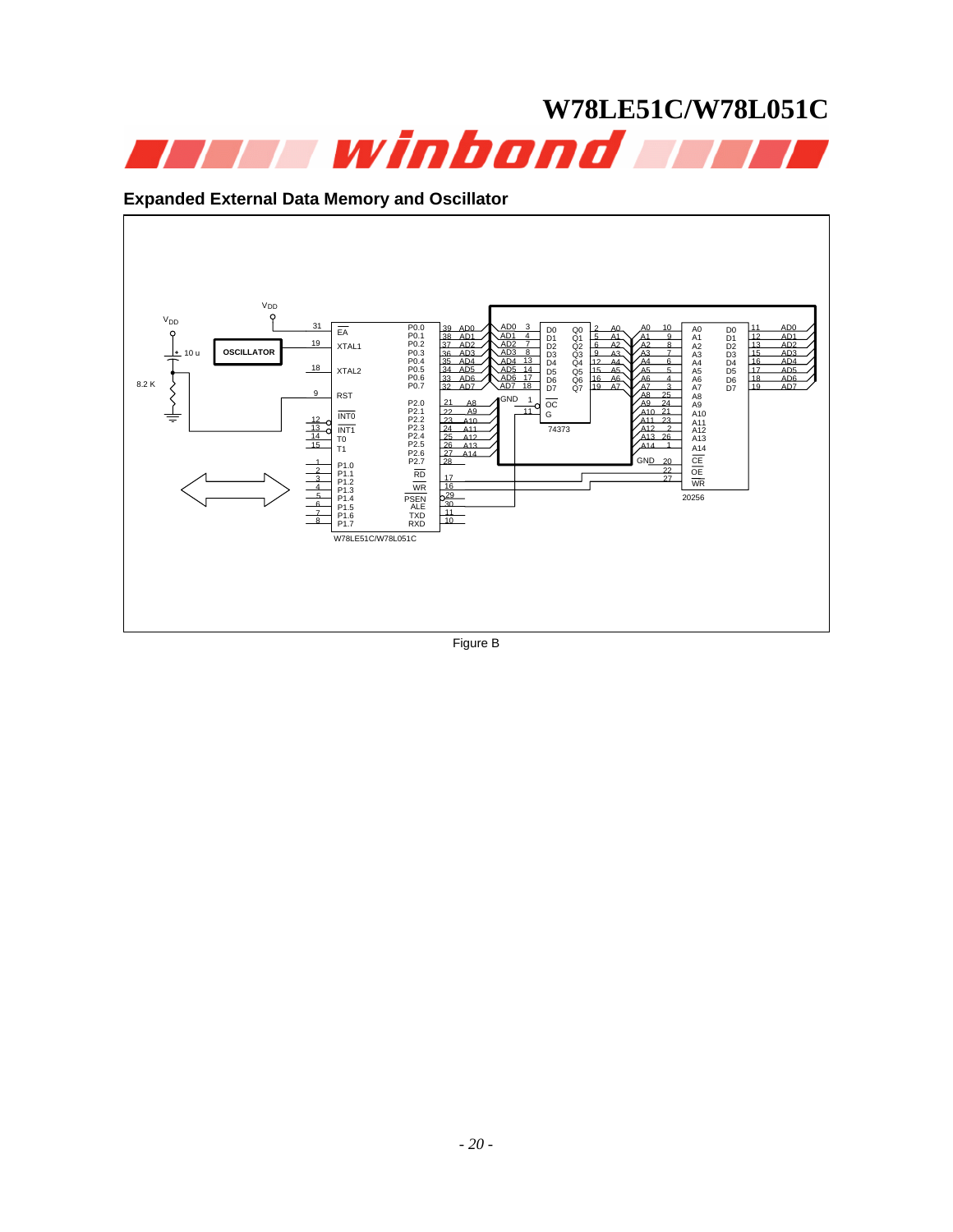<span id="page-20-0"></span>

# **13. PACKAGE DIMENSIONS**

## **40-pin DIP**



# **44-pin PLCC**

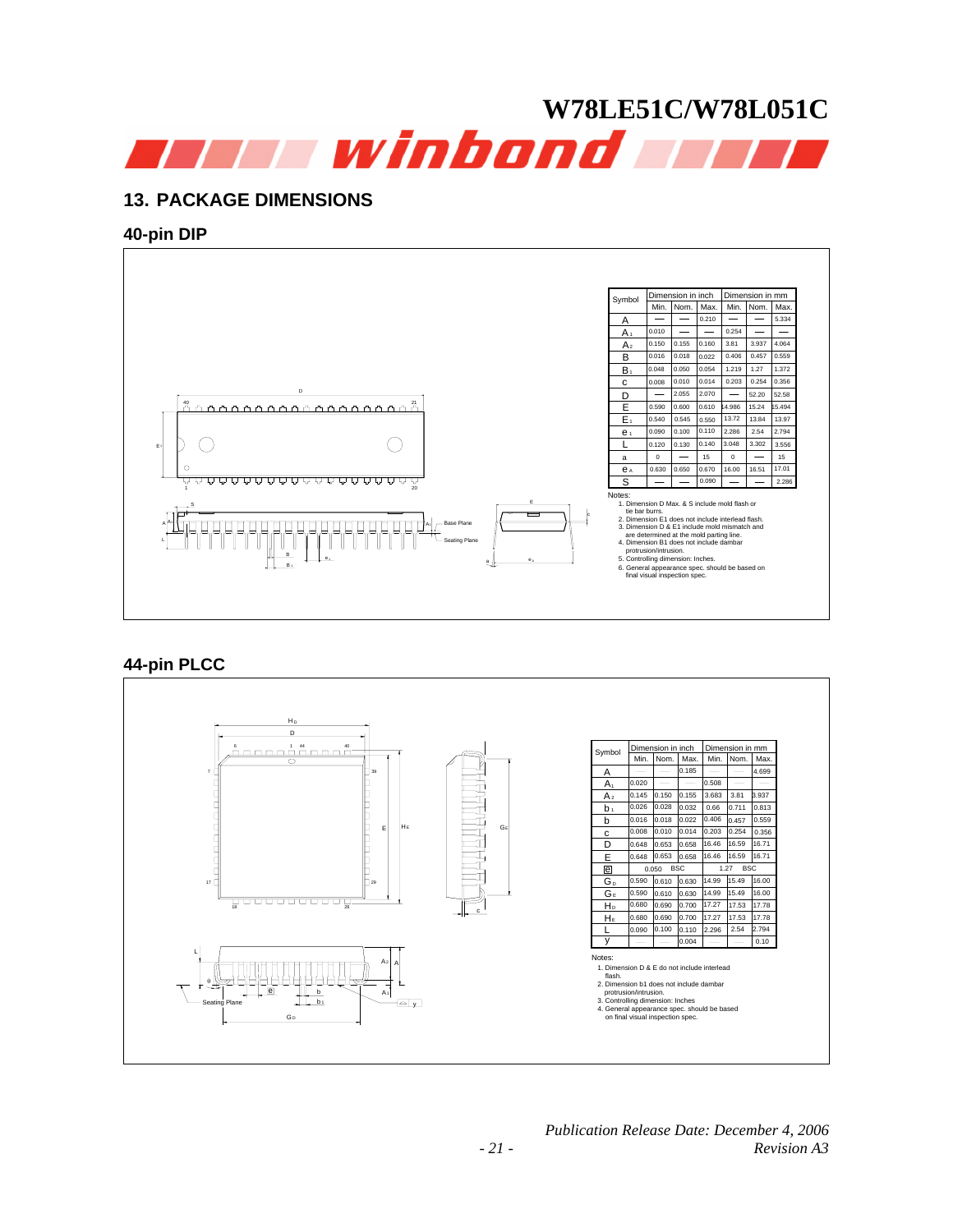

# **44-pin PQFP**